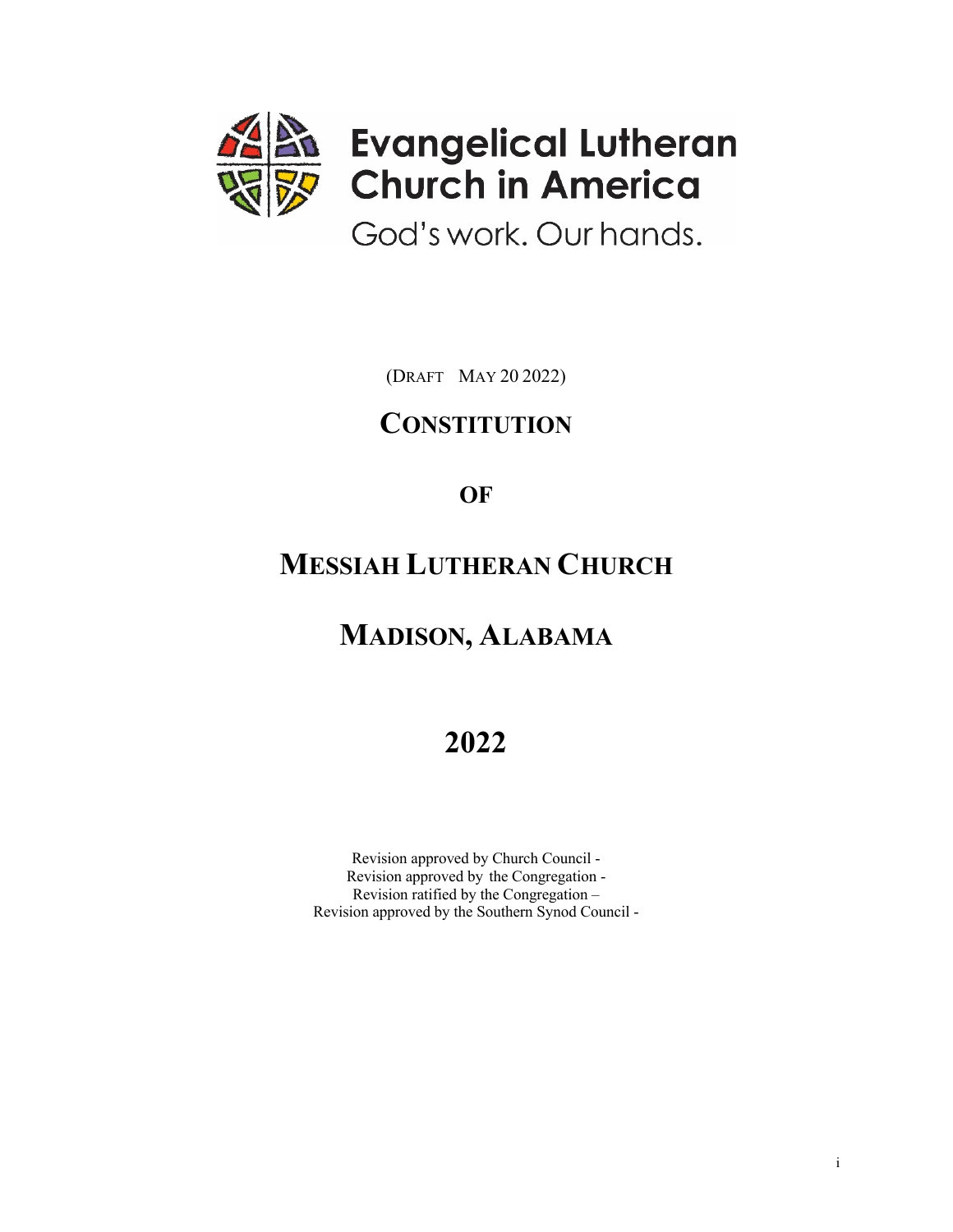#### **INTRODUCTION to the** *Model Constitution for Congregations*

The *Model Constitution for Congregations of the Evangelical Lutheran Church in America*, like the other governing documents of this church, reflects the theology and polity of this church as it organizes itself to preach the gospel of Jesus Christ, share the sacraments, reach out to the neighbor with good news and share the love of God in the world. Each expression of this church — churchwide, synod, and congregation — is held together in a relationship of interdependence that encourages each to respond to its context. These documents also demonstrate our commitment to seeing ourselves with others as part of the one, holy, catholic, and apostolic Church. As such, the *Model Constitution for Congregations* is deeply rooted in Scripture, the Lutheran Confessions, and the history of this church and its predecessors.

The *Model Constitution for Congregations* was adopted by the Constituting Convention of the Evangelical Lutheran Church in America, as required by the *Constitutions, Bylaws, and Continuing Resolutions of the Evangelical Lutheran Church in America*. This current edition of the *Model Constitution for Congregations of the Evangelical Lutheran Church in America* contains changes adopted by all churchwide assemblies, including the fifteenth Churchwide Assembly in 2019. It is consistent with the requirements of the governing documents of the ELCA's churchwide organization and synods, and it provides organizational flexibility to recognize the context of local congregations.

➤ *Required provisions:* Sections of this constitution marked by an asterisk [\*] are required when a congregation amends its governing documents. These sections must be used without alteration or amendment of the text in any manner (*i.e.*, neither additions nor deletions are permissible). This requirement is based on provision 9.52. in the *Constitution, Bylaws, and Continuing Resolutions of the Evangelical Lutheran Church in America*. This provision requires that when a congregation of this church "wishes to amend any provision of its governing documents, the governing documents of that congregation shall be so amended to conform to 9.25.b." in the churchwide constitution. Provisions in the *Model Constitution for Congregations* identified by an asterisk [\*] are those required under ELCA constitutional provision 9.25.b.

► *Review by synod:* Each congregation of this church is to provide a copy of its governing documents, and any amendments thereto, to its synod. In accordance with ELCA bylaw 9.53.03., amendments to a congregation constitution become effective *only* when approved by the synod. This bylaw provides:

All proposed changes in the constitution or incorporation documents of a congregation shall be referred to the synod with which the congregation is affiliated. The synod shall notify the congregation of its decision to approve or disapprove the proposed changes; the changes shall go into effect upon notification that the synod has approved them. The synod shall recognize that congregations may organize themselves in a manner which they deem most appropriate.

No governing document amendment will be approved by a synod if it conflicts with the *Constitution, Bylaws, and Continuing Resolutions of the Evangelical Lutheran Church in America*. In order to meet constitutional requirements and to avoid potential problems, all proposed amendments to a congregation's constitutional provisions, bylaws, and continuing resolutions should be submitted to the synod for review.

➤ *Amendment consistent with the Model Constitution for Congregations:* A congregation that amends its constitution to be in conformity with the *Model Constitution for Congregations* will report these changes to its synod. The amendments become effective upon adoption by the congregation, \*C16.04. While synod approval is not required, it is wise to work with the synod in preparing to present these amendments to the congregational meeting.

➤ *Codification explanation:* The *Model Constitution for Congregations* is organized into chapters by general subject matter and codified as (a) constitutional provisions, (b) bylaws, and (c) continuing resolutions. Each provision is preceded by a capital "C." If a constitutional provision is mandatory, it will be preceded by an asterisk,  $\left\lbrack \cdots \right\rbrack^*$ 

- a. Constitutional provisions are codified with two sets of numbers, preceded by a "C": the chapter number, followed by a period, and a two-digit number. A period follows the two-digit number. Thus, one required constitutional provision related to "Membership" in Chapter 8 is codified as "\*C8.02." A provision in Chapter 12 relating to a report by the Congregation Council to the congregation at an annual meeting is codified as "C12.09." Constitutional provisions are adopted and amended in accordance with Chapter 16 titled "Amendments."
- b. Bylaw provisions follow constitutional provisions to which they apply. They are not intended to be organized in a separate document at the end of the constitutional provisions. Bylaws are codified with three sets of numbers: the chapter number (preceded by a "C"), the related constitutional provision number, and a twodigit number. There are periods after the chapter number, after the reference to the constitutional provision, and after the bylaw number. Thus, a bylaw provision related to "Membership" would be codified as "C8.02.01." A bylaw relating to the contents of an annual report by the Congregation Council to the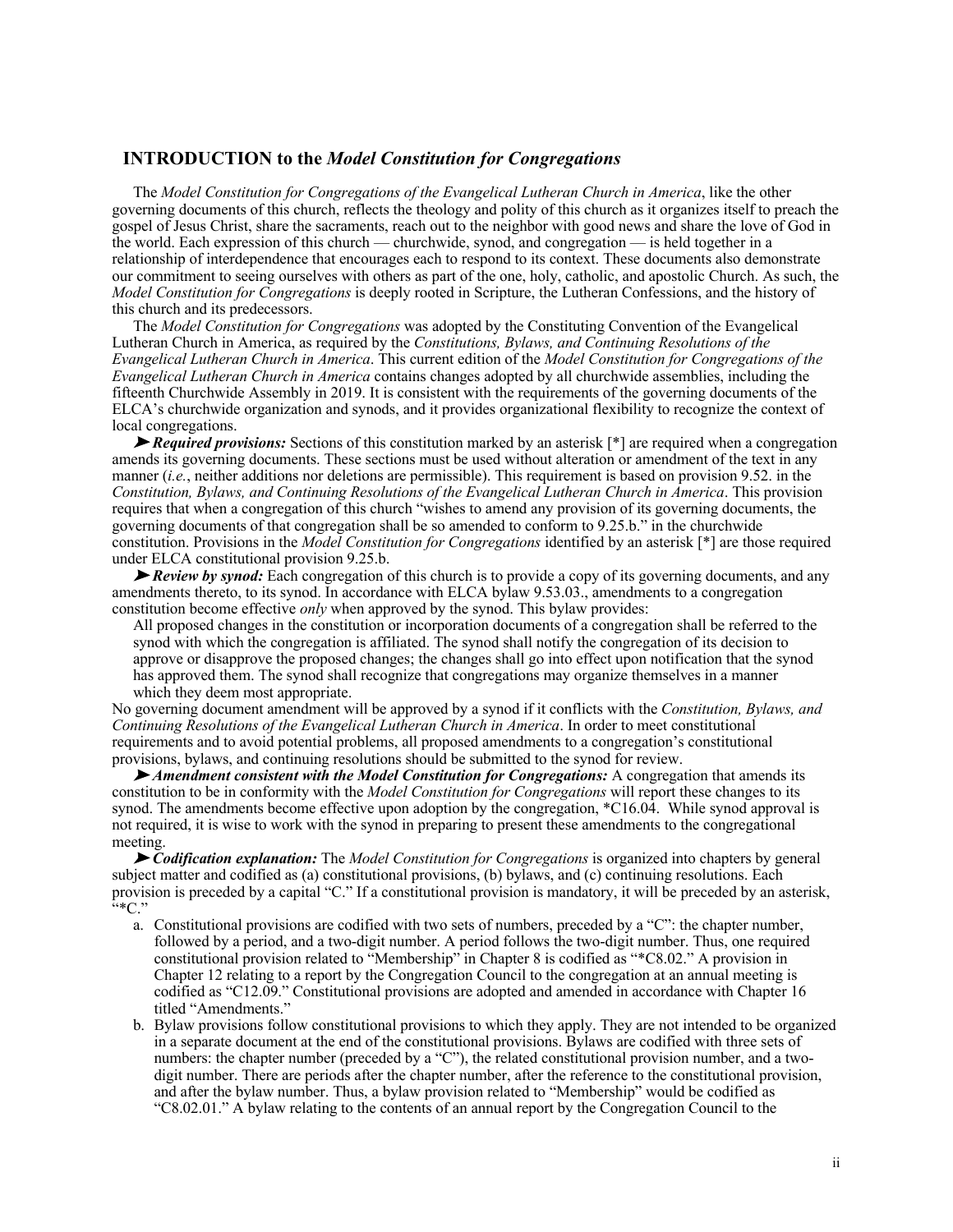congregation at an annual meeting would be codified as "C12.09.01." Because bylaws and continuing resolutions normally relate to specific practices and details of each congregation's organization, operation, and life, there is not a model set of bylaws or continuing resolutions. Thus, each congregation has discretion and may develop its own bylaws and continuing resolutions, including bylaws and continuing resolutions under required constitutional provisions, but no such bylaw or continuing resolution may conflict with constitutional provisions in the *Model Constitution for Congregations*, the *Constitution, Bylaws, and Continuing Resolutions of the Evangelical Lutheran Church in America*, or the constitution of the synod, as indicated in \*C6.03.e. Bylaws are adopted and amended in accordance with Chapters 16 and 17.

c. Continuing resolutions are intended to provide descriptions of operational patterns and practices or of the ongoing responsibilities of committees or other units within the organizational structure of the congregation. They follow the relevant constitutional provision or bylaw to which they refer. Continuing resolutions also are codified with three sets of numbers, except that the third set is preceded by a capital letter. Thus, a continuing resolution describing congregational committees in Chapter 13 might be numbered "C13.07.A19." The initial numbers "C13.07" indicate that the continuing resolution relates to the designated constitutional provision, which in this case provides that the duties of congregational committees may be specified in bylaws or continuing resolutions. The final letter and numbers "A19" designate that this is the first continuing resolution "A" and the year that it was adopted, in this example 2019. Continuing resolutions are adopted and amended in accordance with Chapter 18. Unlike constitutional provisions and bylaws which are adopted by the congregation at a legally called and conducted meeting, continuing resolutions may be adopted either by a congregational meeting or by the Congregation Council.

➤ *Missing numbers:* You will notice that certain numbers are missing from the numbering sequence in some chapters. These omissions are intentional. For example, in some chapters the number ".10." and multiples thereof have been reserved for possible use as section headings in future editions.

➤ *Selection of options:* Alternatives are provided in some places within the *Model Constitution for Congregations*. Alternatives are noted by brackets or blank lines. For example, constitutional provision \*C9.01. offers the alternative of election of a call committee by the congregation or by the Congregation Council. Only one alternative should be chosen in each instance where brackets appear in the text. In other provisions, alternative provisions are provided. Thus, in Chapters 11 and 12, regarding "Officers" and "Congregation Council," options are provided separated by the word "or." Each congregation should select one of those options, subject to approval through the synod's constitutional review process. Where a blank line appears, such as in C1.01. or C10.02., the appropriate word, phrase, or number determined by the individual congregation should be inserted.

► *References to church:* In the governing documents, "Church" with a capital letter refers to the one, holy, catholic, and apostolic Church. The words "church" or "this church" in lowercase letters refer to the Evangelical Lutheran Church in America. The specific congregation may be identified, as provided in C1.02., as "this congregation."

➤ *Guidelines:* A list of guidelines for a congregation engaging in review and amendment of its constitution is available through each synod office and at ELCA.org.

➤ *Consultation and concluding comments:* Each synod has a process to review proposed amendments to congregational constitutions. The work of both congregations in amending their governing documents and the synod in reviewing proposed amendments is facilitated by consultation and cooperation *before* proposed amendments are acted upon by the congregation. In addition, each congregation should establish a process for periodic review of its governing documents. You are encouraged to contact your synod office to assist your congregation in its periodic review of governing document provisions and to assess whether problems may exist with respect to proposed amendments.

The important task of amending a constitution is challenging. It is, however, an essential endeavor that merits thoughtful work. In addressing your constitutional responsibilities, may God grant you and your colleagues wisdom, discernment, and commitment to the unity of this church in faithful witness to our Lord and Savior, Jesus Christ.

> Secretary Wm Chris Boerger Evangelical Lutheran Church in America August 10, 2019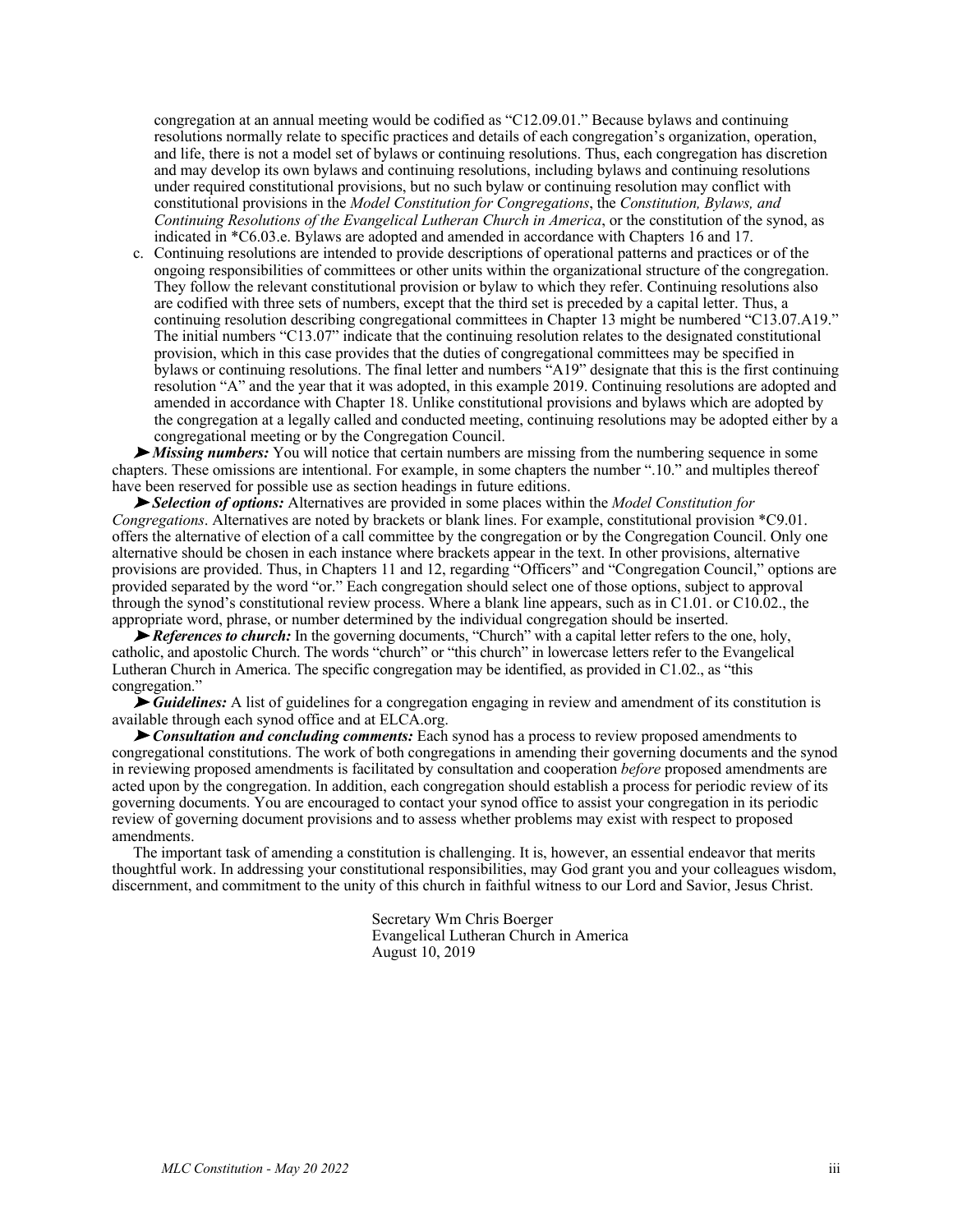## **CONSTITUTION OF MESSIAH LUTHERAN CHURCH**

All uses of the word "pastor" refer to the senior pastor, unless otherwise specified. All uses of the word "bishop" refer to the synodical bishop of the Southeastern Synod, unless otherwise specified.

#### **\*PREAMBLE**\*

We, baptized members of the Church of Christ, responding in faith to the call of the Holy Spirit through the Gospel, desiring to unite together to preach the Word, administer the sacraments, and carry out God's mission, do hereby adopt this constitution and solemnly pledge ourselves to be governed by its provisions. In the name of the Father and of the Son and of the Holy Spirit.

#### **Chapter 1.**

#### **NAME AND INCORPORATION**

- **C1.01.** The name of this congregation shall be Messiah Lutheran Church.
- **C1.01.01.** The seal of this congregation shall include the intersecting portions of three non-diminishing concentric circles. The cross shall be at the center of this seal with a crown, shell, and flame within the radiating arms.
- **C1.02.** For the purpose of this constitution and the accompanying bylaws, the congregation of Messiah Lutheran Church is hereinafter designated as "this congregation."
- **C1.11.** This congregation shall be incorporated under the laws of the State of Alabama.

#### **Chapter 2.**

#### **CONFESSION OF FAITH**

- **\*C2.01.** This congregation confesses the Triune God, Father, Son, and Holy Spirit.
- **\*C2.02.** This congregation confesses Jesus Christ as Lord and Savior and the Gospel as the power of God for the salvation of all who believe.
	- a. Jesus Christ is the Word of God incarnate, through whom everything was made and through whose life, death, and resurrection God fashions a new creation.
	- b. The proclamation of God's message to us as both Law and Gospel is the Word of God, revealing judgment and mercy through word and deed, beginning with the Word in creation, continuing in the history of Israel, and centering in all its fullness in the person and work of Jesus Christ.
	- c. The canonical Scriptures of the Old and New Testaments are the written Word of God. Inspired by God's Spirit speaking through their authors, they record and announce God's revelation centering in Jesus Christ. Through them God's Spirit speaks to us to create and sustain Christian faith and fellowship for service in the world.
- **\*C2.03.** This congregation accepts the canonical Scriptures of the Old and New Testaments as the inspired Word of God and the authoritative source and norm of its proclamation, faith, and life.
- **\*C2.04.** This congregation accepts the Apostles', Nicene, and Athanasian Creeds as true declarations of the faith of this congregation.
- **\*C2.05.** This congregation accepts the Unaltered Augsburg Confession as a true witness to the Gospel, acknowledging as one with it in faith and doctrine all churches that likewise accept the teachings of the Unaltered Augsburg Confession.
- **\*C2.06.** This congregation accepts the other confessional writings in the Book of Concord, namely, the Apology of the Augsburg Confession, the Smalcald Articles and the Treatise, the Small Catechism, the Large Catechism, and the Formula of Concord, as further valid interpretations of the faith of the Church.
- **\*C2.07.** This congregation confesses the Gospel, recorded in the Holy Scripture and confessed in the ecumenical creeds and Lutheran confessional writings, as the power of God to create and sustain the Church for God's mission in the world.

<sup>\*</sup> Required provision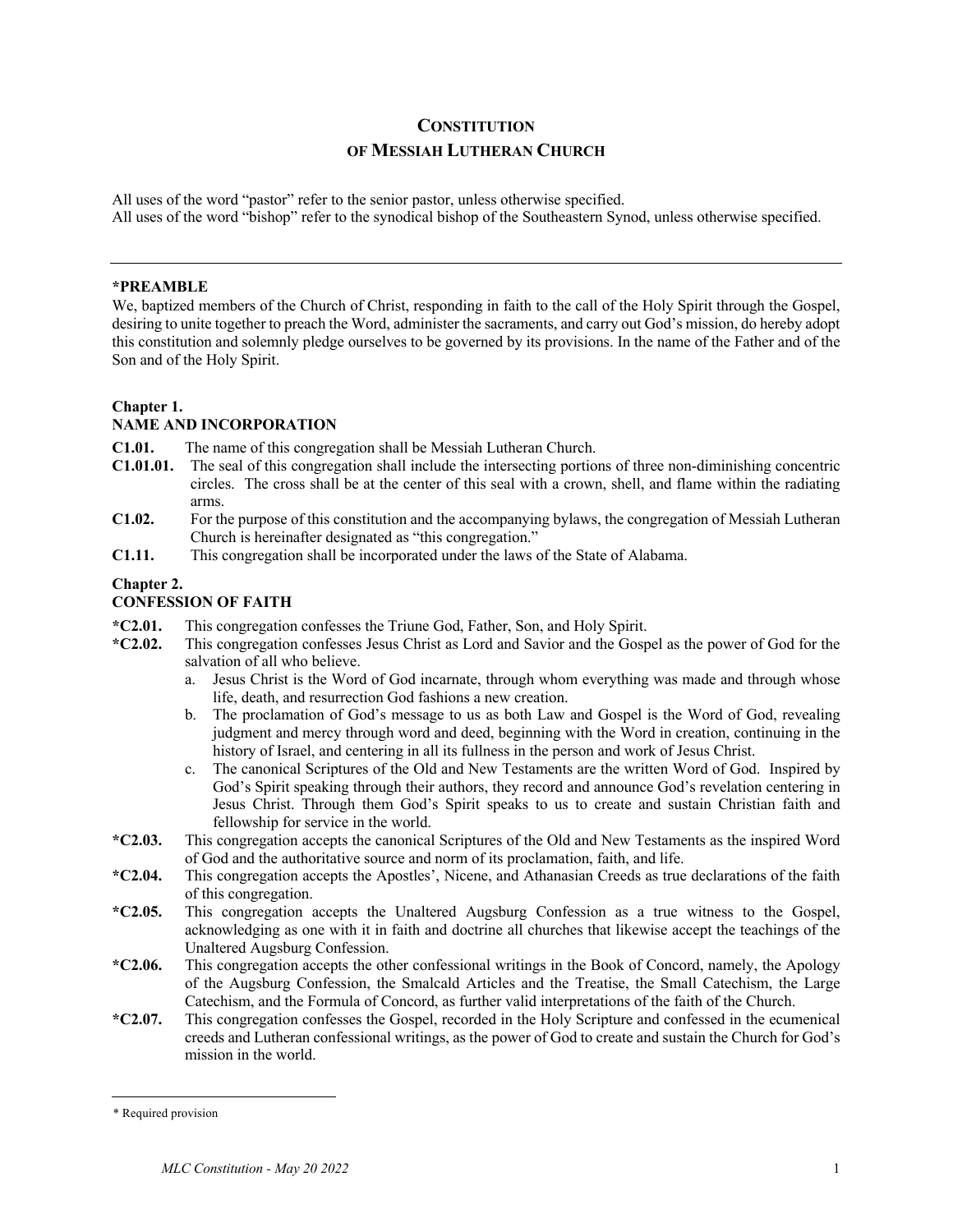#### **Chapter 3. NATURE OF THE CHURCH**

- **\*C3.01.** All power in the Church belongs to our Lord Jesus Christ, its head. All actions of this congregation are to be carried out under his rule and authority.
- **\*C3.02.** This church confesses the one, holy, catholic, and apostolic Church and is resolved to serve Christian unity throughout the world.
- **\*C3.03.** The Church exists both as an inclusive fellowship and as local congregations gathered for worship and Christian service. Congregations find their fulfillment in the universal community of the Church, and the universal Church exists in and through congregations. The Evangelical Lutheran Church in America, therefore, derives its character and powers both from the sanction and representation of its congregations and from its inherent nature as an expression of the broader fellowship of the faithful. In length, it acknowledges itself to be in the historic continuity of the communion of saints; in breadth, it expresses the fellowship of believers and congregations in our day.
- **\*C3.04.** This church, inspired and led by the Holy Spirit, participates in The Lutheran World Federation as a global communion of churches, engaging in faithful witness to the gospel of Jesus Christ and in service for the sake of God's mission in the world.
- **\*C3.05.** The name Evangelical Lutheran Church in America (ELCA or "this church") as used herein refers in general references to this whole church, including its three expressions: congregations, synods, and the churchwide organization. The name Evangelical Lutheran Church in America is also the name of the corporation of the churchwide organization to which specific references may be made herein.

#### **Chapter 4.**

#### **STATEMENT OF PURPOSE**

- **\*C4.01.** The Church is a people created by God in Christ, empowered by the Holy Spirit, called and sent to bear witness to God's creative, redeeming, and sanctifying activity in the world.
- **\*C4.02.** To participate in God's mission, this congregation as a part of the Church shall:
	- a. Worship God in proclamation of the Word and administration of the sacraments and through lives of prayer, praise, thanksgiving, witness, and service.
	- b. Proclaim God's saving Gospel of justification by grace for Christ's sake through faith alone, according to the apostolic witness in the Holy Scripture, preserving and transmitting the Gospel faithfully to future generations.
	- c. Carry out Christ's Great Commission by reaching out to all people to bring them to faith in Christ and by doing all ministry with a global awareness consistent with the understanding of God as Creator, Redeemer, and Sanctifier of all.
	- d. Serve in response to God's love to meet human needs, caring for the sick and the aged, advocating dignity and justice for all people, working for peace and reconciliation among the nations, and standing with the poor and powerless, and committing itself to their needs.
	- e. Nurture its members in the Word of God so as to grow in faith and hope and love, to see daily life as the primary setting for the exercise of their Christian calling, and to use the gifts of the Spirit for their life together and for their calling in the world.
	- f. Manifest the unity given to the people of God by living together in the love of Christ and by joining with other Christians in prayer and action to express and preserve the unity which the Spirit gives.
- **\*C4.03.** To fulfill these purposes, this congregation shall:
	- a. Provide services of worship at which the Word of God is preached and the sacraments are administered.
	- b. Provide pastoral care and assist all members to participate in this ministry.
	- c. Challenge, equip, and support all members in carrying out their calling in their daily lives and in their congregation.
	- d. Teach the Word of God.
	- e. Witness to the reconciling Word of God in Christ, reaching out to all people.
	- f. Respond to human need, work for justice and peace, care for the sick and the suffering, and participate responsibly in society.
	- g. Motivate its members to provide financial support for this congregation's ministry and the ministry of the other expressions of the Evangelical Lutheran Church in America.
	- h. Foster and participate in interdependent relationships with other congregations, the synod, and the churchwide organization of the Evangelical Lutheran Church in America.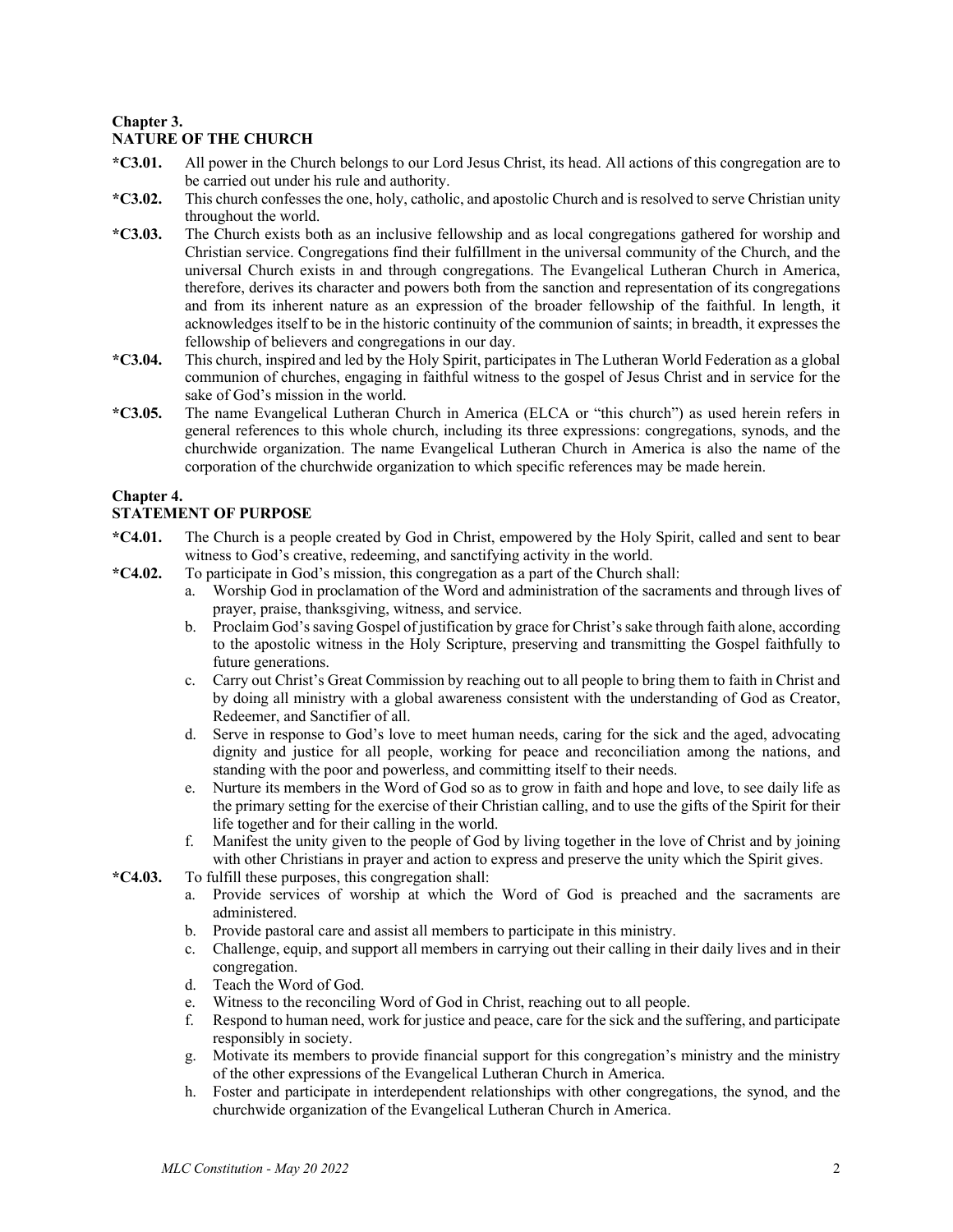- i. Foster and participate in ecumenical relationships consistent with churchwide policy.
- **\*C4.04.** This congregation shall develop an organizational structure to be described in the bylaws. The Congregation Council shall prepare descriptions of the responsibilities of each committee, task force, or other organizational group and shall review their actions. Such descriptions shall be contained in continuing resolutions in the section on the Congregation Committees.
- **\*C4.05.** This congregation shall adopt and periodically review a mission statement which will provide specific direction for its programs.
- **\*C4.06.** References herein to the nature of the relationship between the three expressions of this church congregations, synods, and the churchwide organization—as being interdependent or as being in a partnership relationship describe the mutual responsibility of these expressions in God's mission and the fulfillment of the purposes of this church as described in this chapter, and do not imply or describe the creation of partnerships, co-ventures, agencies, or other legal relationships recognized in civil law.

#### **Chapter 5.**

#### **POWERS OF THE CONGREGATION**

- **\*C5.01.** The powers of this congregation are those necessary to fulfill its purpose.
- **\*C5.02.** The powers of this congregation are vested in the Congregation Meeting called and conducted as provided in this constitution and bylaws.
- **\*C5.03.** Only such authority as is delegated to the Congregation Council or other organizational units in this congregation's governing documents is recognized. All remaining authority is retained by this congregation. This congregation is authorized to:
	- a. call a pastor as provided in Chapter 9;
	- b. terminate the call of a pastor as provided in Chapter 9;
	- c. call a minister of Word and Service;
	- d. terminate the call of a minister of Word and Service in conformity with the constitution of the Evangelical Lutheran Church in America;
	- e. adopt amendments to the constitution, as provided in Chapter 16, amendments to the bylaws, as specified in Chapter 17, and continuing resolutions, as provided in Chapter 18;
	- f. approve the annual budget;
	- g. acquire real and personal property by gift, devise, purchase, or other lawful means;
	- h. hold title to and use its property for any and all activities consistent with its purpose;
	- i. sell, mortgage, lease, transfer, or otherwise dispose of its property by any lawful means;
	- j. elect its officers and Congregation Council, and require them to carry out their duties in accordance with the constitution, bylaws, and continuing resolutions; and
	- k. terminate its relationship with the Evangelical Lutheran Church in America as provided in Chapter 6.
- **C5.03.01.** The fiscal year for this congregation will be the calendar year.
- **\*C5.04.** This congregation shall elect from among its voting members laypersons to serve as voting members of the Synod Assembly as well as persons to represent it at meetings of any conference, cluster, coalition, or other area subdivision of which it is a member. The number of persons to be elected by this congregation and other qualifications shall be as prescribed in guidelines established by the Southeastern Synod of the Evangelical Lutheran Church in America.
- **C5.05.** This congregation shall have a mission endowment fund that will operate as specified in this congregation's bylaws. The purpose of the mission endowment fund is to provide for mission work beyond the operational budget of this congregation.

#### **Chapter 6.**

#### **CHURCH AFFILIATION**

- **\*C6.01.** This congregation shall be an interdependent part of the Evangelical Lutheran Church in America or its successor, and of the Southeastern Synod. of the Evangelical Lutheran Church in America. This congregation is subject to the discipline of the Evangelical Lutheran Church in America.
- **\*C6.02.** This congregation accepts the Confession of Faith and agrees to the purposes of the Evangelical Lutheran Church in America and shall act in accordance with them.
- **\*C6.03.** This congregation acknowledges its relationship with the Evangelical Lutheran Church in America in which:
	- a. This congregation agrees to be responsible for its life as a Christian community.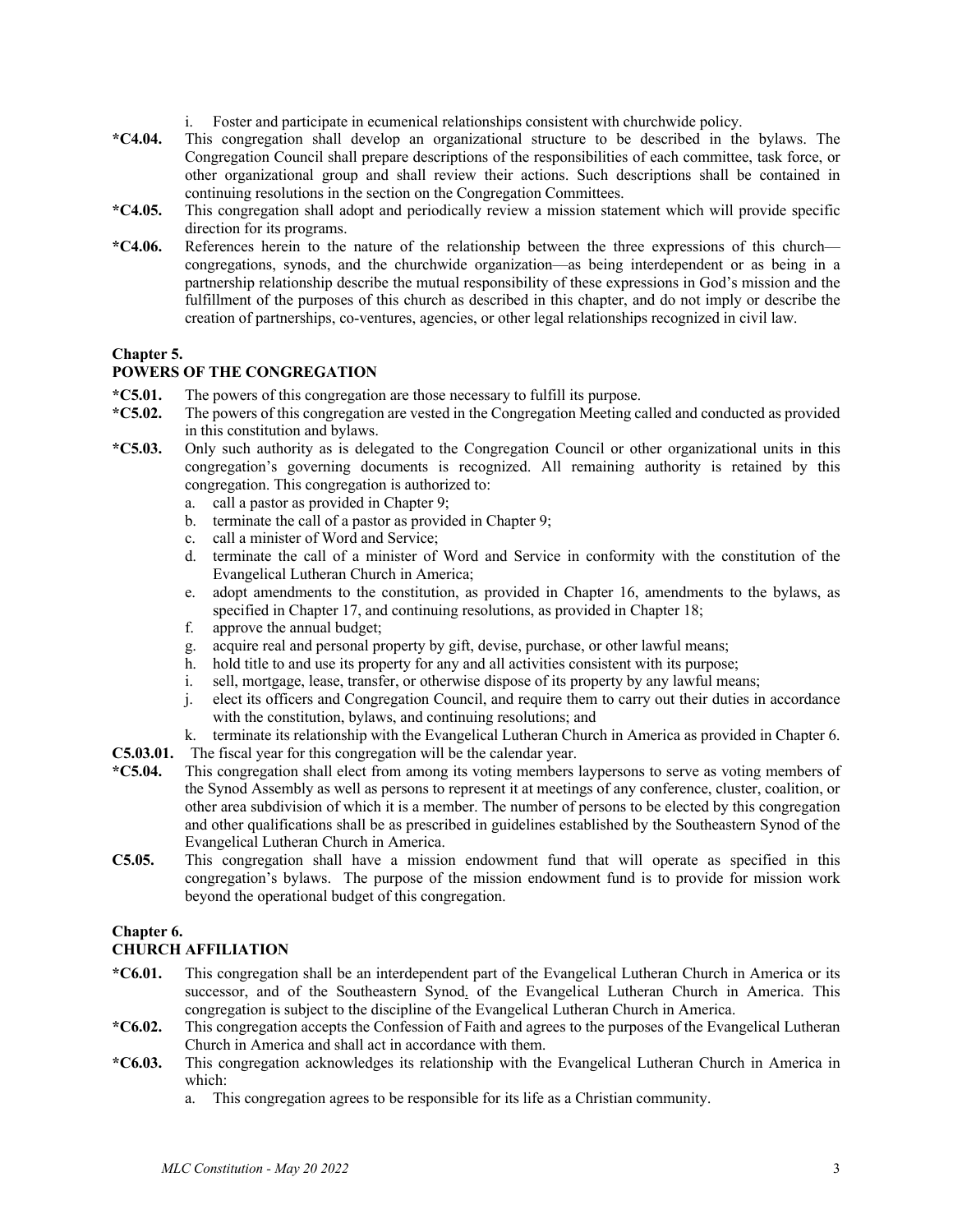- b. This congregation pledges its financial support and participation in the life and mission of the Evangelical Lutheran Church in America.
- c. This congregation agrees to call pastoral leadership from the roster of Ministers of Word and Sacrament of the Evangelical Lutheran Church in America in accordance with its call procedures except in special circumstances and with the approval of the bishop of the synod. These special circumstances are limited either to calling a candidate approved for the roster of Ministers of Word and Sacrament of the Evangelical Lutheran Church in America or to contracting for pastoral services with a minister of Word and Sacrament of a church body with which the Evangelical Lutheran Church in America officially has established a relationship of full communion.
- d. This congregation agrees to consider ministers of Word and Service for call to other staff positions in this congregation according to the procedures of the Evangelical Lutheran Church in America.
- e. This congregation agrees to file this constitution and any subsequent changes to this constitution with the synod for review to ascertain that all of its provisions are in agreement with the constitution and bylaws of the Evangelical Lutheran Church in America and with the constitution of the synod.
- **\*C6.04.** Affiliation with the Evangelical Lutheran Church in America is terminated as follows:
	- a. This congregation takes action to dissolve.
	- b. This congregation ceases to exist.
	- c. This congregation is removed from membership in the Evangelical Lutheran Church in America according to the procedures for discipline of the Evangelical Lutheran Church in America or in accordance with provision 9.23. of the constitution and bylaws of the Evangelical Lutheran Church in America.
	- d. The Southeastern Synod takes charge and control of the property of this congregation to hold, manage, and convey the same on behalf of the synod pursuant to †S13.24. of the synod constitution. This congregation shall have the right to appeal the decision to the next Synod Assembly.
	- e. This congregation follows the procedures outlined in \*C6.05.
- **\*C6.05.** This congregation may terminate its relationship with the Evangelical Lutheran Church in America by the following procedure:
	- a. A resolution indicating the intent to terminate its relationship must be adopted at two legally called and conducted special meetings of this congregation by a two-thirds vote of the voting members present at each meeting. The first such meeting may be held no sooner than 30 days after written notice of the meeting is received by the bishop of the synod, during which time this congregation shall consult with the bishop and the bishop's designees, if any. The times and manner of the consultation shall be determined by the bishop in consultation with the Congregation Council. Unless he or she is a voting member of this congregation, the bishop and the bishop's designees, if any, shall have voice but not vote at the first meeting.
	- b. Within 10 days after the resolution has been voted upon at the first meeting, the secretary of this congregation shall submit a copy of the resolution to the bishop, attesting that the special meeting was legally called and conducted and certifying the outcome of the vote, and shall send copies of the resolution and certification to voting members of this congregation.
	- c. If the resolution was adopted by a two-thirds vote of the voting members present at the first meeting, the bishop of the synod and this congregation shall continue in consultation, as specified in paragraph a. above, during a period of at least 90 days after receipt by the bishop of the attestation and certification as specified in paragraph b. above.
	- d. If this congregation, after such consultation, is still considering termination of its relationship with this church, such action may be taken at a legally called and conducted special meeting by a twothirds vote of the voting members present. Notice of the second meeting shall be sent to all voting members and to the bishop at least 10 days in advance of the meeting. Unless he or she is a voting member of this congregation, the bishop and the bishop's designees, if any, shall have voice but not vote at the second meeting.
	- e. Within 10 days after the resolution has been voted upon, the secretary of this congregation shall submit a copy of the resolution to the bishop, attesting that the second special meeting was legally called and conducted and certifying the outcome of the vote, and shall send copies of the resolution and certification to the voting members of the congregation. If the resolution was adopted by a two-thirds vote of the voting members present at the second meeting, the relationship between the congregation and this church shall be terminated subject to Synod Council approval as required by paragraphs f. and g. below.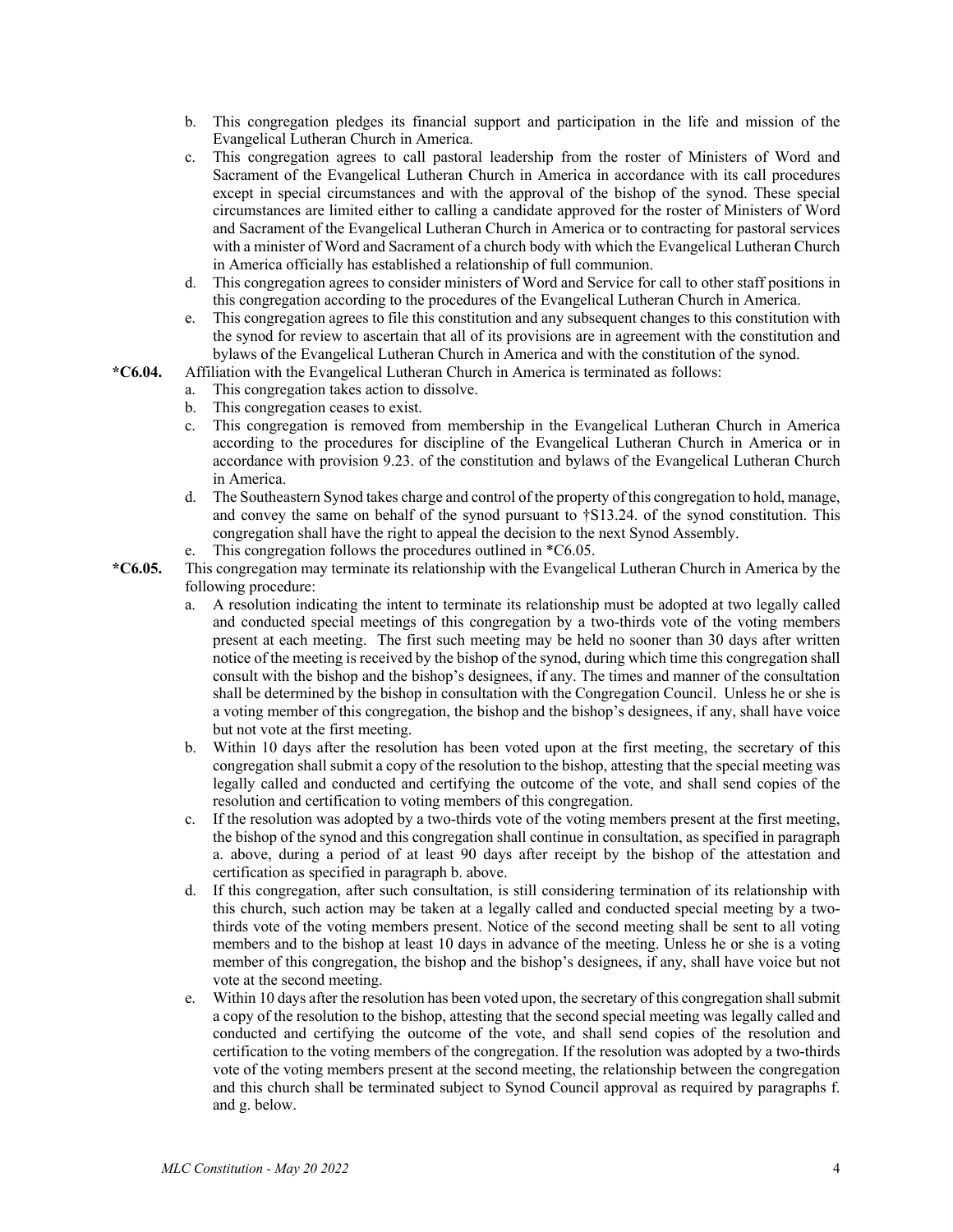- f. Unless this notification to the bishop also certifies that this congregation has voted to affiliate with another Lutheran denomination, this congregation shall be deemed an independent or non-Lutheran church, in which case \*C7.04. shall apply.
- g. This congregation shall abide by these covenants by and among the three expressions of this church:
	- 1) Congregations seeking to terminate their relationship with this church which fail or refuse to comply with each of the foregoing provisions in \*C6.05. shall be required to receive Synod Council approval before terminating their membership in this church.

2) Congregations which had been members of the Lutheran Church in America shall be required, in addition to complying with the foregoing provisions in \*C6.05., to receive synod approval before terminating their membership in this church.

3) Congregations established by the Evangelical Lutheran Church in America shall be required, in addition to complying with the foregoing provisions in \*C6.05., to satisfy all financial obligations to this church and receive Synod Council approval before terminating their membership in this church.

- h. If this congregation fails to achieve the required two-thirds vote of voting members present at this congregation's first meeting as specified in paragraph a. above, or fails to achieve the required twothirds vote of voting members present at this congregation's second meeting as specified in paragraph d. above, another attempt to consider termination of relationship with this church must follow all requirements of \*C6.05. and may begin no sooner than six months after the meeting at which the twothirds vote was not achieved.
- **\*C6.06.** If this congregation considers relocation, it shall confer with the bishop of the synod in which it is territorially located and the appropriate unit of the churchwide organization before any steps are taken leading to such action. The approval of the Synod Council shall be received before any such action is taken.
- **\*C6.07.** If this congregation considers developing an additional site to be used regularly for worship, it shall confer with the bishop of the synod in which it is territorially located and the appropriate unit of the churchwide organization before any steps are taken leading to such action.

### **Chapter 7.**

#### **PROPERTY OWNERSHIP**

- **\*C7.01.** If this congregation ceases to exist, title to undisposed property shall pass to the Southeastern Synod of the Evangelical Lutheran Church in America.
- **\*C7.02.** If this congregation is removed from membership in the Evangelical Lutheran Church in America according to its procedure for discipline or pursuant to 9.23. of the constitution and bylaws of the Evangelical Lutheran Church in America, title to property shall continue to reside in this congregation.
- **\*C7.03.** If the voting members of this congregation present at a legally called and conducted special meeting of this congregation vote to transfer to another Lutheran church body, title to property shall continue to reside in this congregation, provided the process for termination of relationship in \*C6.05. has been followed. Before this congregation takes action to transfer to another Lutheran church body, it shall consult with representatives of the Southeastern Synod.
- **\*C7.04.** If the voting members of this congregation present at a legally called and conducted special meeting of this congregation vote to become independent or relate to a non-Lutheran church body and have followed the process for termination of relationship in \*C6.05., title to property of this congregation shall continue to reside in this congregation only with the consent of the Synod Council. The Synod Council, after consultation with this congregation by the process established by the synod, may give approval to the request to become independent or to relate to a non-Lutheran church body, in which case title shall remain with the majority of this congregation. If the Synod Council fails to give such approval, title shall remain with those members who desire to continue as a congregation of the Evangelical Lutheran Church in America. In neither case does title to this congregation's property transfer to the synod.
- **\*C7.05.** Notwithstanding the provisions of \*C7.02. and \*C7.03. above, where this congregation has received property from the synod pursuant to a deed or other instrument containing restrictions under provision 9.71.a. of the *Constitution, Bylaws, and Continuing Resolutions of the Evangelical Lutheran Church in America*, this congregation accepts such restrictions and:
	- a. Shall not transfer, encumber, mortgage, or in any way burden or impair any right, title, or interest in the property without prior approval of the Synod Council.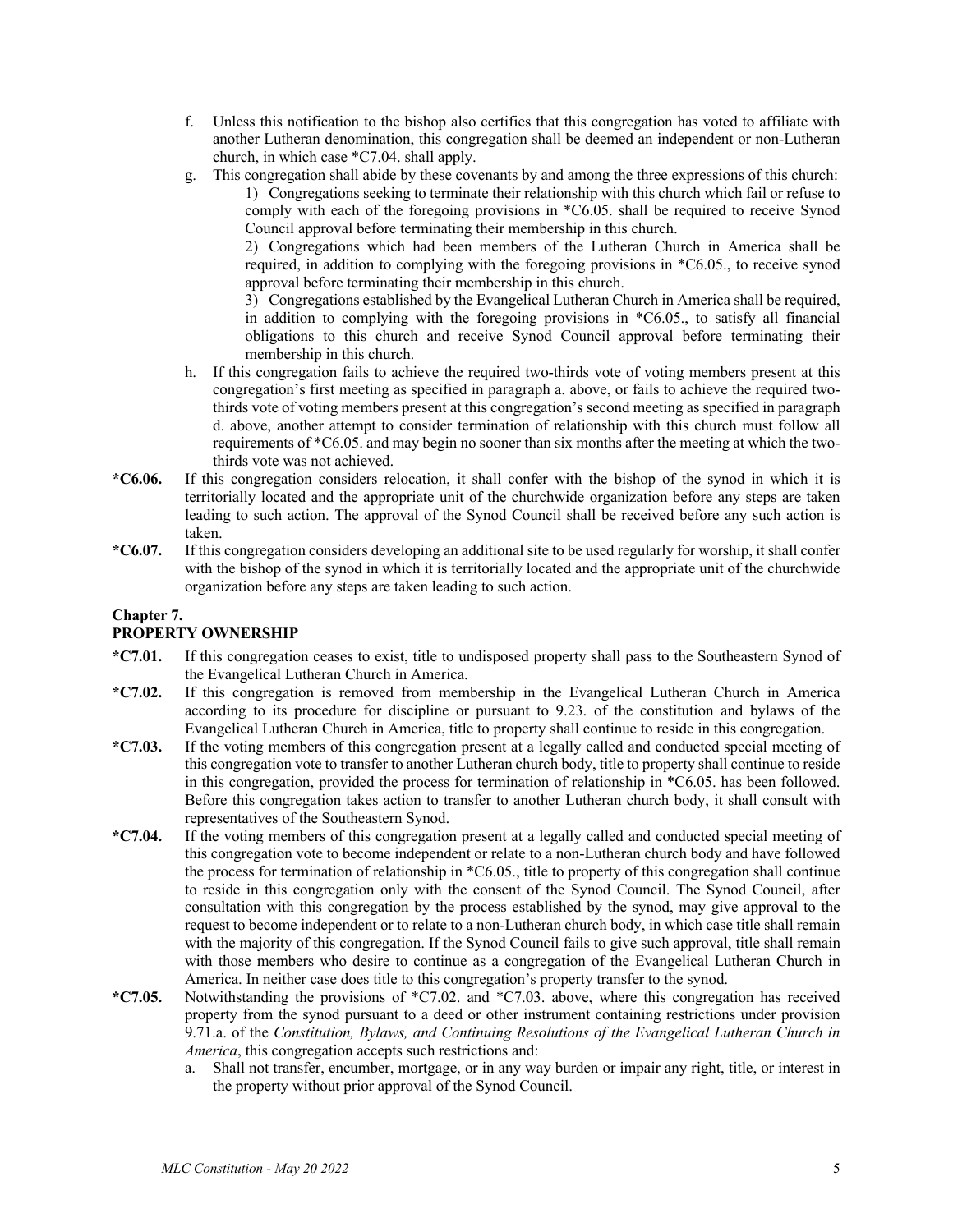b. Shall upon written demand by the Synod Council, pursuant to †S13.23. of the constitution of the Southeastern Synod reconvey and transfer all right, title, and interest in the property to the synod.

#### **Chapter 8. MEMBERSHIP**

- **\*C8.01.** Members of this congregation shall be those baptized persons on the roll of this congregation at the time that this constitution is adopted and those who are admitted thereafter and who have declared and maintain their membership in accordance with the provisions of this constitution and its bylaws.
- **\*C8.02.** Members shall be classified as follows:
	- a. *Baptized* members are those persons who have been received by the Sacrament of Holy Baptism in this congregation, or, having been previously baptized in the name of the Triune God, have been received by certificate of transfer from other Lutheran congregations or by affirmation of faith.
	- b. *Confirmed* members are baptized persons who have been confirmed in this congregation, those who have been received by adult baptism or by transfer as confirmed members from other Lutheran congregations, or baptized persons received by affirmation of faith.
	- c. *Voting* members are confirmed members. Such confirmed members, during the current or preceding calendar year, shall have communed in this congregation and shall have made a contribution of record to this congregation. Members of this congregation who have satisfied these basic standards shall have the privilege of voice and vote at every regular and special meeting of this congregation as well as the other rights and privileges ascribed to voting members by the provisions of this constitution and its bylaws. They shall not have voted as a seasonal member of another congregation of this church in the previous two calendar months.
	- d. *Associate* members are persons holding membership in other Lutheran congregations who wish to retain such membership but desire to participate in the life and mission of this congregation. These individuals have all the privileges and duties of membership except voting rights or other rights and privileges ascribed to voting members by the provisions of this constitution and its bylaws.
	- e. *Seasonal* members are voting members of other congregations of this church who wish to retain such membership but desire to participate in the life and mission of this congregation, including exercising limited voting rights in this congregation. The Congregation Council may grant seasonal membership to such persons provided that this congregation is a member of a synod where the Synod Council has approved seasonal member voting on its territory. Such seasonal members shall have all the privileges and duties of voting members except that:
		- 1) they shall not be eligible for elected office in, or for membership on the Congregation Council or on a call committee of this congregation;
		- 2) they shall not have the right to vote on any matter concerning or affecting the call or termination of call of any minister of this congregation;
		- 3) they shall not have the right to vote on any matter concerning or affecting the affiliation of this congregation with this church;
		- 4) they shall not be eligible to serve as voting members from this congregation of the Synod Assembly or the Churchwide Assembly;
		- 5) they shall not, even if otherwise permitted by this congregation, vote by proxy or by absentee ballot; and
		- 6) they shall not, within any two calendar month period, exercise voting rights in this congregation and in the congregation where they remain voting members.
- **C8.02.01.** Baptized persons received by affirmation of faith into this congregation shall first have been instructed in Lutheran doctrine by the pastor(s).
- **\*C8.03.** All applications for confirmed membership shall be submitted to and shall require the approval of the Congregation Council.
- **\*C8.04.** It shall be the privilege and duty of members of this congregation to:
	- a. make regular use of the means of grace, both Word and sacraments;
	- b. live a Christian life in accordance with the Word of God and the teachings of the Lutheran church; and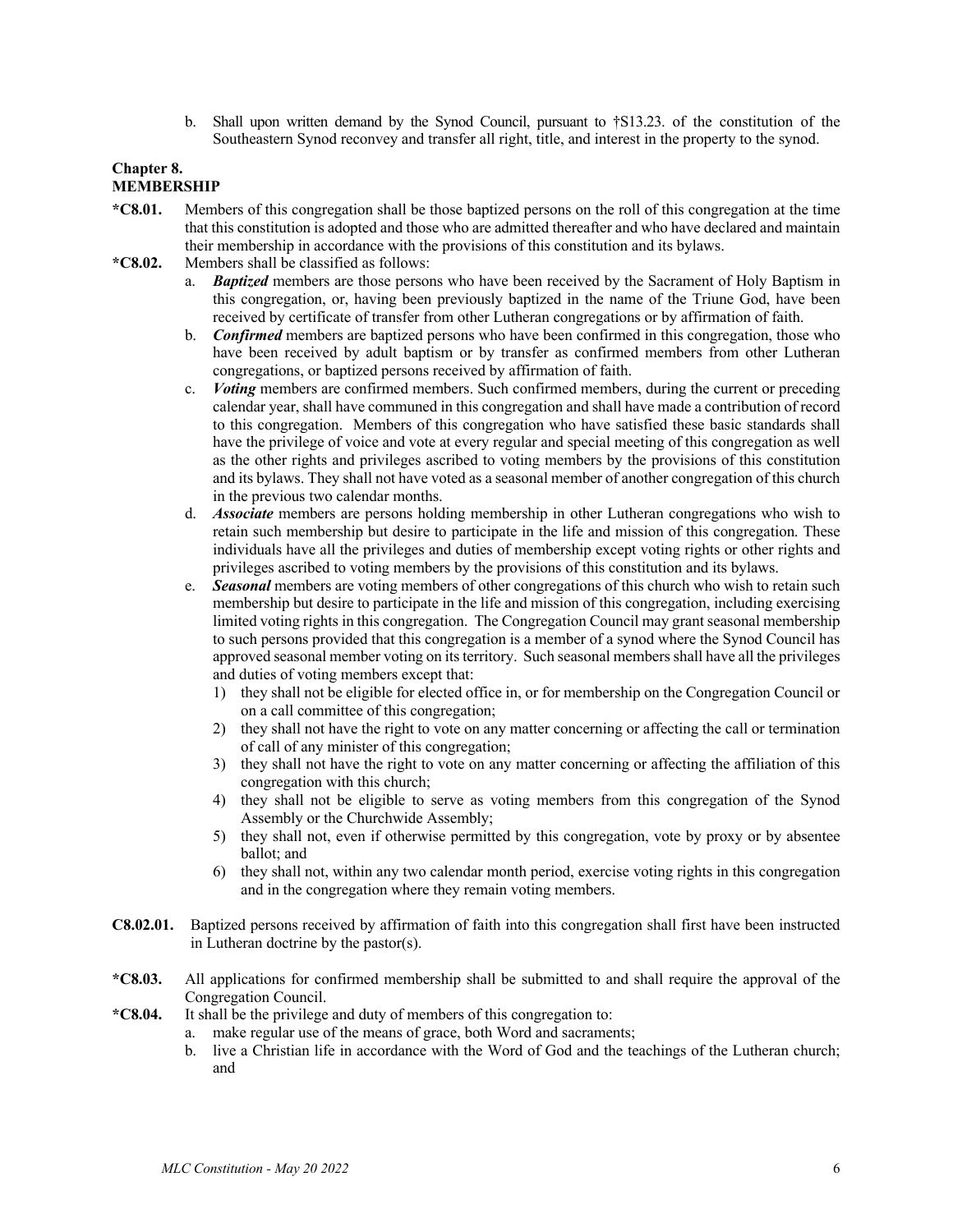- c. support the work of this congregation, the synod, and the churchwide organization of the Evangelical Lutheran Church in America through contributions of their time, abilities, and financial support as biblical stewards.
- **\*C8.05.** Membership in this congregation shall be terminated by any of the following:
	- a. death;
	- b. resignation;
	- c. transfer or release;
	- d. disciplinary action in accordance with Chapter 20 of the constitution and bylaws of the Evangelical Lutheran Church in America; or
	- e. removal from the roll due to inactivity in accordance with the provisions of this constitution and its bylaws.

Such persons who have been removed from the roll of members shall remain persons for whom the Church has a continuing pastoral concern.

- **C8.05.01.** Any confirmed member may have his or her name removed from the membership roster upon written request. When such a request is received, a visit by the pastor or member of the Congregation Council shall be made to assure that person of the congregation's continued concern for his or her Christian life and growth.
- **C8.05.02.** Members of the congregation who move out of the area will be encouraged to transfer their membership to an ELCA congregation in the area of their new residence. Members of the congregation (except students and members of the armed forces) who move from the area and make no contact with the congregation for a period of two years shall be removed from membership of the congregation.
- **C8.05.03.** A member of this congregation may be removed from the roster due to inactivity if he/she has not received the Lord's Supper or made a contribution of record in the current or previous calendar year. Each September the Committee for Outreach shall review the communion records and, if necessary, contact the Financial Secretary. If by September a member of the congregation has neither communed nor contributed in that calendar year, the pastor and/or a member of the Congregation Council shall visit with that member to communicate concern for that member's spiritual life. If the member still has not communed or made a contribution of record by December 31 of that year, he/she will be removed from the membership roster. This action shall be voted upon at a regular meeting of the Congregation Council. Recognizing that special circumstances may cause protracted absences from participation in the life of the congregation, the Congregation Council may act to retain membership for individuals who do not meet the criteria for active membership.

#### **Chapter 9. ROSTERED MINISTER (PASTOR)**

- **\*C9.01.** Authority to call a pastor shall be in this congregation by at least a two-thirds vote of voting members present and voting at a meeting legally called for that purpose. Before a call is issued, the officers, or a committee elected by the Congregation Council to recommend the call, shall seek the advice and help of the bishop of the synod.
- **\*C9.02.** Only a member of the roster of Ministers of Word and Sacrament of the Evangelical Lutheran Church in America or a candidate for the roster of Ministers of Word and Sacrament who has been recommended for this congregation by the synod bishop may be called as a pastor of this congregation.
- **\*C9.03.** Consistent with the faith and practice of the Evangelical Lutheran Church in America,
	- a. Every minister of Word and Sacrament shall:
		- 1) preach the Word;
		- 2) administer the sacraments;
		- 3) conduct public worship;
		- 4) provide pastoral care;
		- 5) seek out and encourage qualified persons to prepare for the ministry of the Gospel;
		- 6) impart knowledge of this church and its wider ministry through available channels of effective communication;
		- 7) witness to the Kingdom of God in the community, in the nation, and abroad; and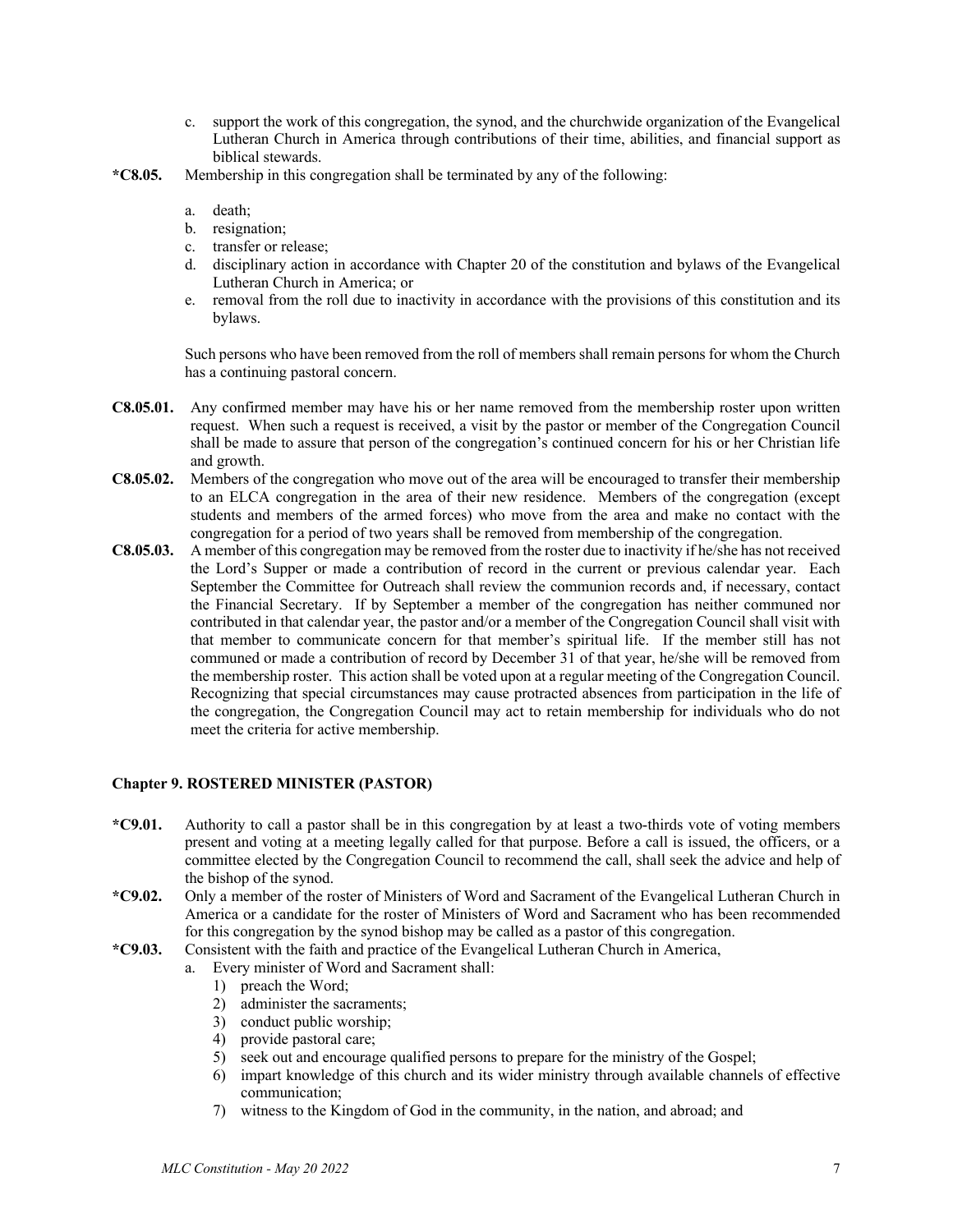- 8) speak publicly to the world in solidarity with the poor and oppressed, calling for justice and proclaiming God's love for the world.
- b. Each pastor with a congregational call shall, within the congregation:
	- 1) offer instruction, confirm, marry, visit the sick and distressed, and bury the dead;
	- 2) relate to all schools and organizations of this congregation;
	- 3) install regularly elected members of the Congregation Council;
	- 4) with the council, administer discipline;
	- 5) endeavor to increase the support given by the congregation to the work of the churchwide organization and of the Southeastern Synod; and
	- 6) encourage adherence to covenantal relationship with this church as expressed in the *Constitutions, Bylaws, and Continuing Resolutions of the Evangelical Lutheran Church in America.*
- **\*C9.04.** The specific duties of the pastor, compensation, and other matters pertaining to the service of the pastor shall be included in a letter of call, which shall be attested by the bishop of the synod.
- **\*C9.05.** The provisions for termination of the mutual relationship between a minister of Word and Sacrament and this congregation shall be as follows:
	- a. The call of this congregation, when accepted by a pastor, shall constitute a continuing mutual relationship and commitment, which shall be terminated only by the pastor's death or, following consultation with the synod bishop, for the following reasons:
		- 1) mutual agreement to terminate the call or the completion of a call for a specific term;
		- 2) resignation of the pastor, which shall become effective, unless otherwise agreed, no later than 30 days after the date on which it was submitted;
		- 3) inability to conduct the pastoral office effectively in this congregation in view of local conditions;
		- 4) physical disability or mental incapacity of the pastor;
		- 5) suspension of the pastor through discipline for more than three months;
		- 6) resignation or removal of the pastor from the roster of Ministers of Word and Sacrament of this church;
		- 7) termination of the relationship between this church and this congregation;
		- 8) dissolution of this congregation or the termination of a parish arrangement; or
		- 9) suspension of this congregation through discipline for more than six months.
	- b. When allegations of physical disability or mental incapacity of the pastor under paragraph a.4) above, or ineffective conduct of the pastoral office under paragraph a.3) above, have come to the attention of the bishop of this synod,
		- 1) the bishop in his or her sole discretion may investigate such conditions personally together with a committee of two rostered ministers and one layperson, or
		- 2) when such allegations have been brought to the synod's attention by an official recital of allegations by the Congregation Council or by a petition signed by at least one-third of the voting members of this congregation, the bishop personally shall investigate such conditions together with a committee of two rostered ministers and one layperson.
	- c. In case of alleged physical disability or mental incapacity under paragraph a.4) above, the bishop's committee shall obtain and document competent medical opinion concerning the pastor's condition. When a disability or incapacity is evident to the committee, the bishop of this synod may declare the pastorate vacant. When the pastorate is declared vacant, the Synod Council shall list the pastor on the roster of Ministers of Word and Sacrament with disability status. Upon removal of the disability and the restoration of the pastor to health, the bishop shall take steps to enable the pastor to resume the ministry, either in the congregation last served or in another appropriate call.
	- d. In the case of alleged local difficulties that imperil the effective functioning of this congregation under paragraph a.3) above, the bishop's committee shall endeavor to hear from all concerned persons, after which the bishop together with the committee shall present their recommendations first to the pastor and then to this congregation. The recommendations of the bishop's committee must address whether the pastor's call should come to an end and, if so, may suggest appropriate severance arrangements. The committee may also propose other actions that should be undertaken by this congregation and by the pastor, if appropriate. If the pastor and congregation agree to carry out such recommendations, no further action need be taken by the synod.
	- e. If either party fails to assent to the recommendations of the bishop's committee concerning the pastor's call, this congregation may dismiss the pastor only at a legally called meeting after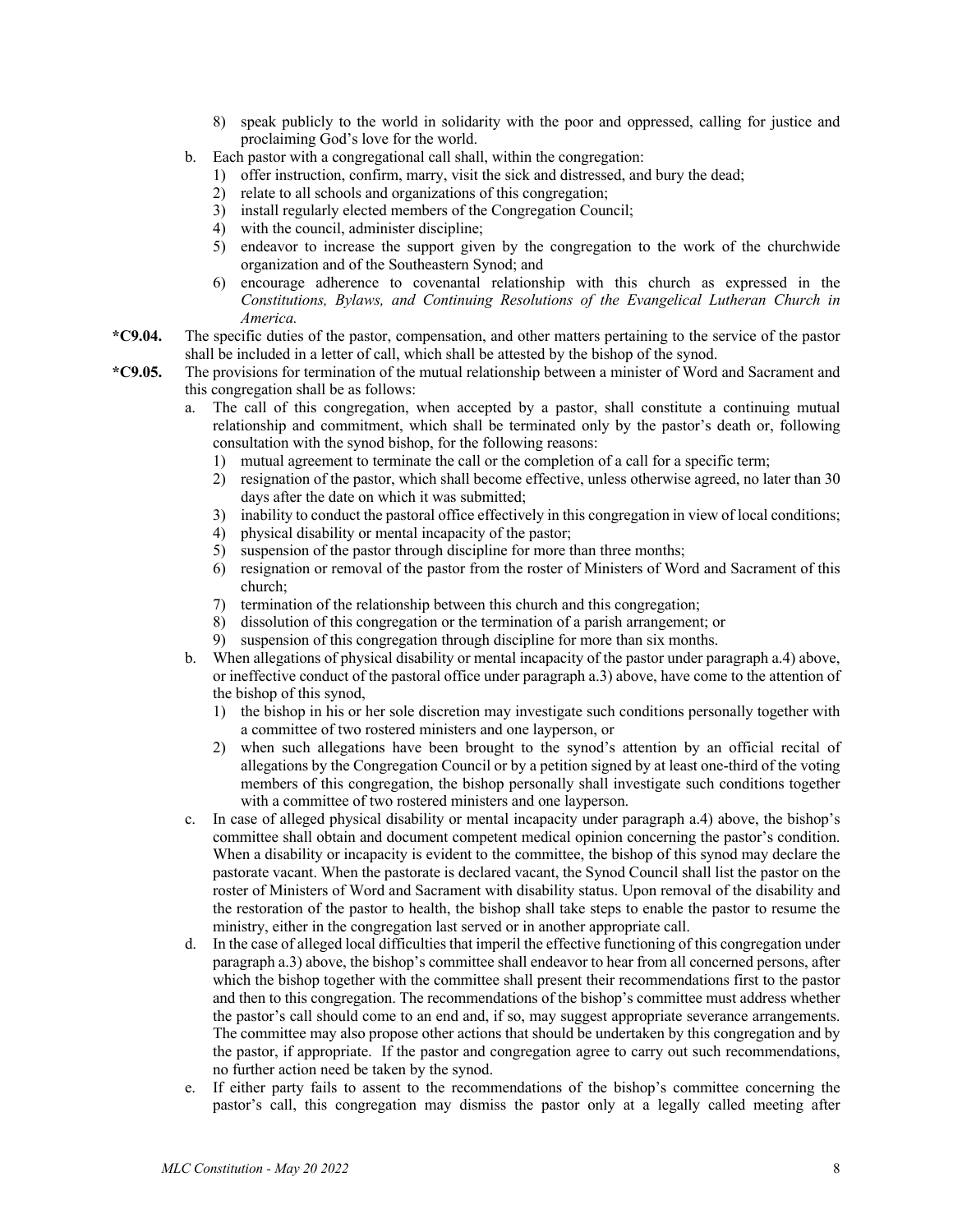consultation with the bishop, either (a) by a two-thirds vote of the voting members present and voting where the bishop and the committee did not recommend termination of the call, or (b) by a majority vote of the voting members present and voting where the bishop and the committee recommended termination of the call.

- f. If, in the course of proceedings described in paragraph c. or paragraph d. above, the bishop's committee concludes that there may be grounds for discipline, the committee shall make recommendations concerning disciplinary action in accordance with the provisions of this church's constitution, and continuing resolutions.
- **\*C9.06.** At a time of pastoral vacancy, an interim pastor shall be appointed by the bishop of the synod with the consent of this congregation or the Congregation Council.
- **\*C9.07.** During the period of service, an interim pastor shall have the rights and duties in this congregation of a regularly called pastor and may delegate the same in part to a supply pastor with the consent of the bishop of the synod and this congregation or Congregation Council. The interim pastor and any rostered minister providing assistance shall refrain from exerting influence in the selection of a pastor. Unless previously agreed upon by the Synod Council, an interim pastor is not available for a regular call to the congregation served.
- **\*C9.08.** This congregation shall make satisfactory settlement of all financial obligations to a former pastor before calling a successor. A pastor shall make satisfactory settlement of all financial obligations to this congregation before beginning service in a call to another congregation or employment in another ministry setting.
- **\*C9.09.** When a pastor is called to serve in company with another pastor or pastors, the privileges and responsibilities of each pastor shall be specified in documents to accompany the call and to be drafted in consultation involving the pastors, the Congregation Council, and the bishop of the synod. As occasion requires, the documents may be revised through a similar consultation.
- **\*C9.11.** With the approval of the bishop of the synod, this congregation may depart from \*C9.05.a. and call a pastor for a specific term. Details of such calls shall be in writing setting forth the purpose and conditions involved. Prior to the completion of a term, the bishop or a designated representative of the bishop shall meet with the pastor and representatives of this congregation for a review of the call. Such a call may also be terminated before its expiration in accordance with the provisions of \*C9.05.a.
- **\*C9.12.** The pastor of this congregation:
	- a. shall keep accurate parochial records of all baptisms, confirmations, marriages, burials, communicants, members received, members dismissed, or members excluded from this congregation; b. shall submit a summary of such statistics annually to the synod; and
	- c. shall become a member of this congregation upon receipt and acceptance of the letter of call. In a parish of multiple congregations, the pastor shall hold membership in one of the congregations.
- **\*C9.13.** The pastor(s) shall submit a report of his or her ministry to the bishop of the synod at least 90 days prior to each regular meeting of the Synod Assembly.
- **\*C9.14.** The parochial records of this congregation shall be maintained by the pastor and shall remain the property of this congregation. The secretary of this congregation shall attest in writing to the bishop of this synod that such records have been placed in his or her hands in good order by a departing pastor before the installation of that pastor in another call or approval of a request for change in roster status.
- **C9.15.** Under special circumstances, subject to the approval of the synod bishop and the concurrence of this congregation, a minister of Word and Sacrament of a church body with which the Evangelical Lutheran Church in America officially has established a relationship of full communion may serve temporarily as pastor of this congregation under a contract between this congregation and the pastor in a form proposed by the synod bishop and approved by this congregation.
- **\*C9.21.** Authority to call a deacon shall be in this congregation by at least a two-thirds vote of voting members present and voting at a meeting legally called for that purpose. Before a call is issued, the officers, or a committee elected by the Congregation Council to recommend the call, shall seek the advice and help of the bishop of the synod.
- **\*C9.22.** Only a member of the roster of Ministers of Word and Service of the Evangelical Lutheran Church in America or a candidate for the roster of Ministers of Word and Service who has been recommended for this congregation by the synod bishop may be called as a deacon of this congregation.
- **\*C9.23.** Consistent with the faith and practice of the Evangelical Lutheran Church in America, every minister of Word and Service shall:
	- a. Be rooted in the Word of God, for proclamation and service;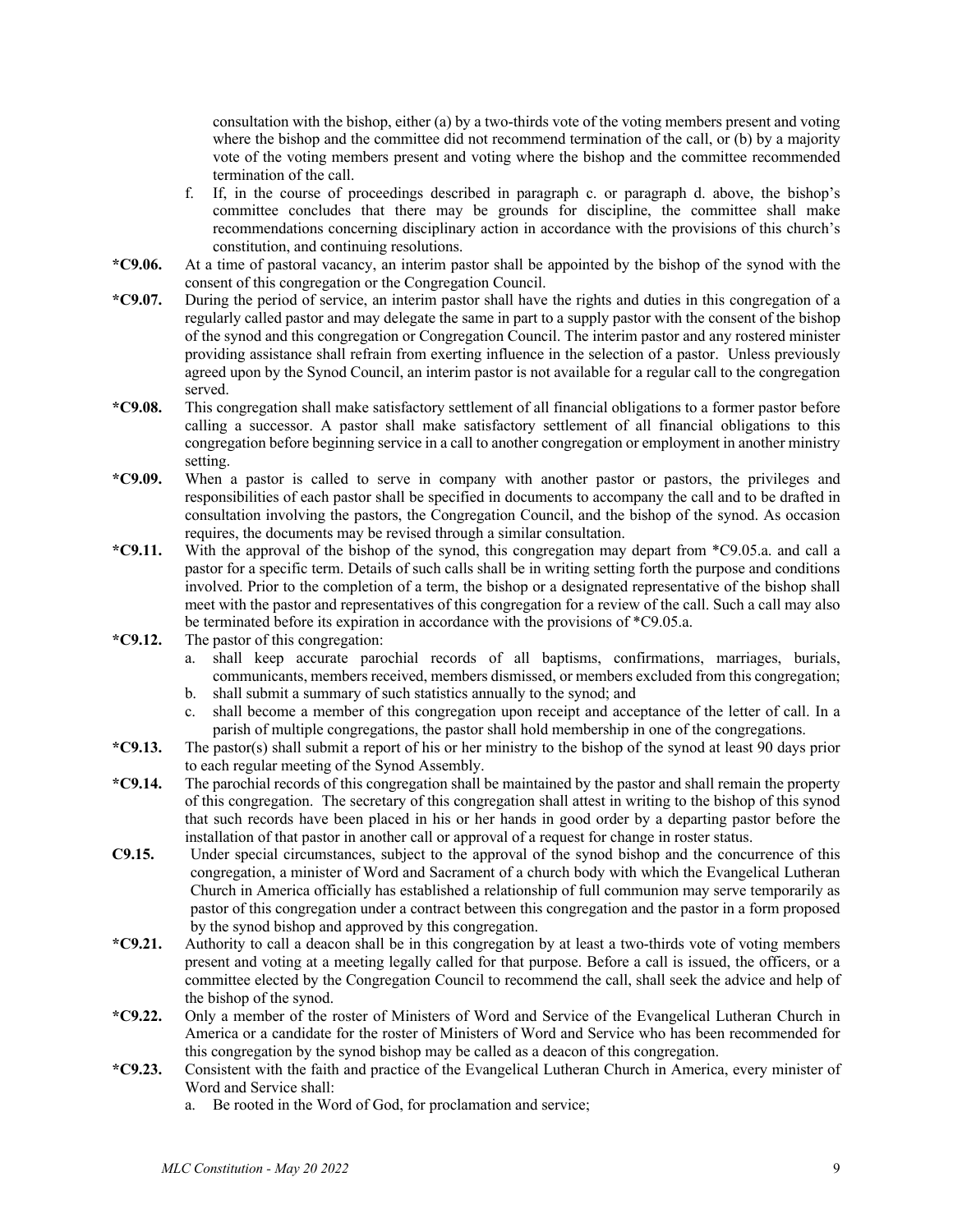- b. Advocate a prophetic diakonia that commits itself to risk-taking and innovative service on the frontiers of the Church's outreach, giving particular attention to the suffering places in God's world;
- c. Speak publicly to the world in solidarity with the poor and oppressed, calling for justice and proclaiming God's love for the world, witnessing to the realm of God in the community, the nation, and abroad;
- d. Equip the baptized for ministry in God's world that affirms the gifts of all people;
- e. Encourage mutual relationships that invite participation and accompaniment of others in God's mission;
- f. Practice stewardship that respects God's gift of time, talents, and resources;
- g. Be grounded in a gathered community for ongoing diaconal formation;
- h. Share knowledge of this church and its wider ministry of the gospel and advocate for the work of all expressions of this church; and
- i. Identify and encourage qualified persons to prepare for ministry of the gospel.
- **\*C9.24.** The specific duties of the deacon, compensation, and other matters pertaining to the service of the deacon shall be included in a letter of call, which shall be attested by the bishop of the synod.
- **\*C9.25.** The provisions for termination of the mutual relationship between a minister of Word and Service and this congregation shall be as follows:
	- a. The call of this congregation, when accepted by a deacon, shall constitute a continuing mutual relationship and commitment, which shall be terminated only by the deacon's death or, following consultation with the synod bishop, for the following reasons:
		- 1) mutual agreement to terminate the call or the completion of a call for a specific term;
		- 2) resignation of the deacon, which shall become effective, unless otherwise agreed, no later than 30 days after the date on which it was submitted;
		- 3) inability to conduct the ministry of Word and Service effectively in this congregation in view of local conditions:
		- 4) physical disability or mental incapacity of the deacon;
		- 5) suspension of the deacon through discipline for more than three months;
		- 6) resignation or removal of the deacon from the roster of Ministers of Word and Service of this church;
		- 7) termination of the relationship between this church and this congregation;
		- 8) dissolution of this congregation or the termination of a parish arrangement; or
		- 9) suspension of this congregation through discipline for more than six months.
	- b. When allegations of physical disability or mental incapacity of the deacon under paragraph a.4) above, or ineffective conduct of the office of minister of Word and Service under paragraph a.3) above, have come to the attention of the bishop of this synod,
		- 1) the bishop in his or her sole discretion may investigate such conditions personally together with a committee of two rostered ministers and one layperson, or
		- 2) when such allegations have been brought to the synod's attention by an official recital of allegations by the Congregation Council or by a petition signed by at least one-third of the voting members of this congregation, the bishop personally shall investigate such conditions together with a committee of two rostered ministers and one layperson.
	- c. In case of alleged physical disability or mental incapacity under paragraph a.4) above, the bishop's committee shall obtain and document competent medical opinion concerning the deacon's condition. When a disability or incapacity is evident to the committee, the bishop of this synod may declare the position vacant. When the position is declared vacant, the Synod Council shall list the deacon on the roster of Ministers of Word and Service with disability status. Upon removal of the disability and the restoration of the deacon to health, the bishop shall take steps to enable the deacon to resume the ministry, either in the congregation last served or in another appropriate call.
	- d. In the case of alleged local difficulties that imperil the effective functioning of this congregation under paragraph a.3) above, the bishop's committee shall endeavor to hear from all concerned persons, after which the bishop together with the committee shall present their recommendations first to the deacon and then to this congregation. The recommendations of the bishop's committee must address whether the deacon's call should come to an end and, if so, may suggest appropriate severance arrangements. The committee may also propose other actions that should be undertaken by this congregation and by the deacon, if appropriate. If the deacon and congregation agree to carry out such recommendations, no further action need be taken by the synod.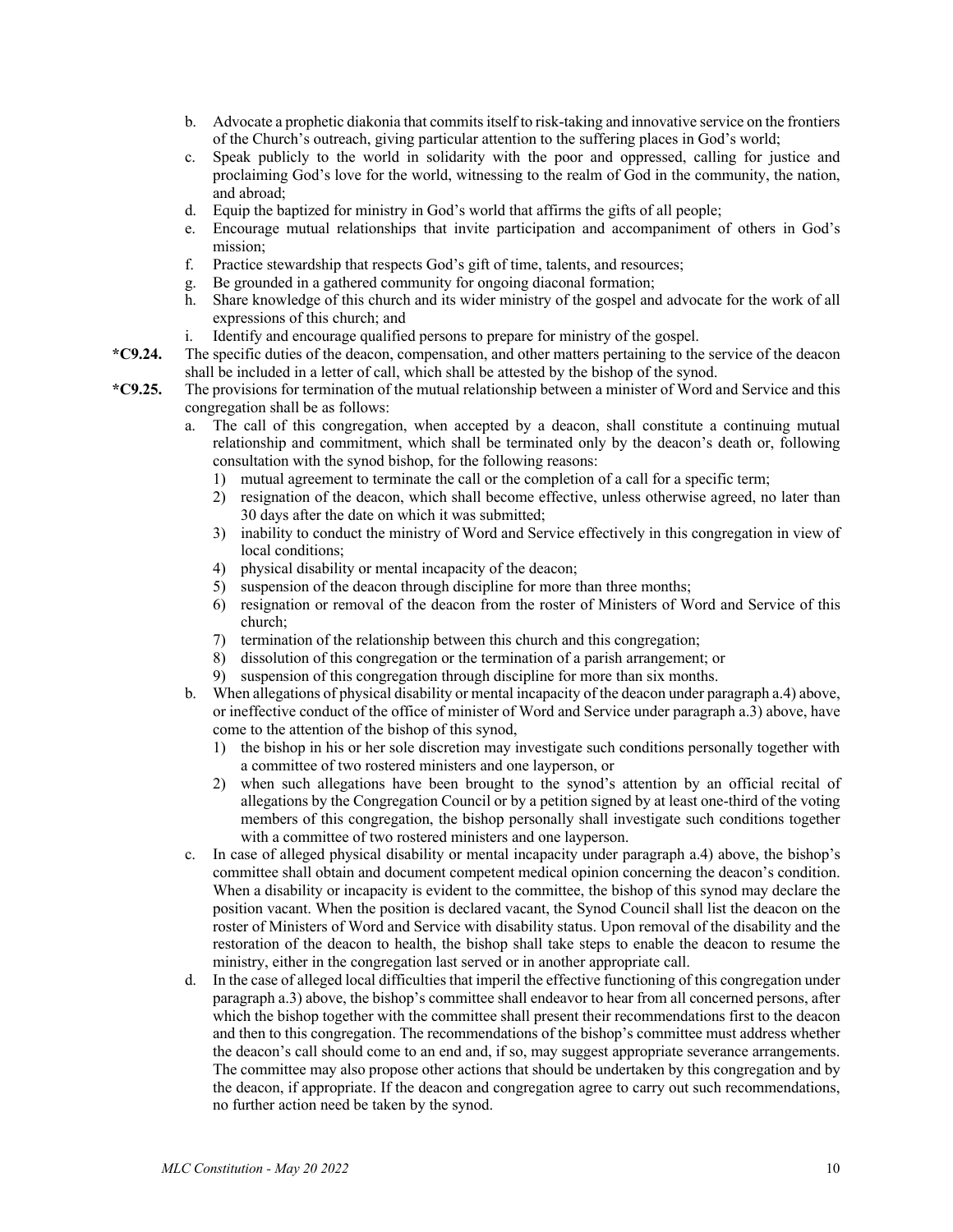- e. If either party fails to assent to the recommendations of the bishop's committee concerning the deacon's call, this congregation may dismiss the deacon only at a legally called meeting after consultation with the bishop, either (a) by a two-thirds vote of the voting members present and voting where the bishop and the committee did not recommend termination of the call, or (b) by a majority vote of the voting members present and voting where the bishop and the committee recommended termination of the call.
- f. If, in the course of proceedings described in paragraph c. or paragraph d. above, the bishop's committee concludes that there may be grounds for discipline, the committee shall make recommendations concerning disciplinary action in accordance with the provisions of this church's constitution, bylaws, and continuing resolutions.
- **\*C9.26.** This congregation shall make satisfactory settlement of all financial obligations to a former deacon before calling a successor. A deacon shall make satisfactory settlement of all financial obligations to this congregation before beginning service in a call to another congregation or employment in another ministry setting.
- **\*C9.27.** When a deacon is called to serve in company with another rostered minister or other rostered ministers, the privileges and responsibilities of each rostered minister shall be specified in documents to accompany the call and to be drafted in consultation involving the rostered ministers, the Congregation Council, and the bishop of the synod. As occasion requires, the documents may be revised through a similar consultation.
- **\*C9.28.** With the approval of the bishop of the synod, this congregation may depart from \*C9.25.a. and call a deacon for a specific term. Details of such calls shall be in writing setting forth the purpose and conditions involved. Prior to the completion of a term, the bishop or a designated representative of the bishop shall meet with the deacon and representatives of this congregation for a review of the call. Such a call may also be terminated before its expiration in accordance with the provisions of \*C9.25.a.
- **\*C9.29.** The deacon shall become a member of this congregation upon receipt and acceptance of the letter of call. In a parish of multiple congregations, the deacon shall hold membership in one of the congregations.
- **\*C9.31.** The deacon(s) shall submit a report of his or her ministry to the bishop of the synod at least 90 days prior to each regular meeting of the Synod Assembly.

#### **Chapter 10.**

#### **CONGREGATION MEETING**

- **C10.01.** This congregation shall have at least one regular meeting per year. The regular meeting(s) of the congregation shall be held at the time(s) specified in the bylaws. Consistent with the laws of the State of Alabama, the bylaws shall designate at least one regular meeting per year as the annual meeting of this congregation.
- **C10.01.01.** The semiannual meetings of this congregation shall be held in May and November. The dates of these meetings shall be determined by the Congregation Council. The May meeting shall include the elections of the officers, the Congregation Council, and the Nominating Committee. Also at this meeting annual reports shall be presented by the Congregation Council, committees, pastor, treasurer, financial secretary, and all other organizations of the congregation wishing to present reports. The November meeting shall include the presentation and adoption of the congregation budget for the next fiscal year.
- **C10.02.** A special Congregation Meeting may be called by the senior pastor, the Congregation Council, or the president of this congregation, and shall be called by the president of this congregation upon the written request of 10 percent of the voting members. The president of the Congregation Council shall call a special meeting upon request of the synod bishop. The call for each special meeting shall specify the purpose for which it is to be held, and no other business shall be transacted.
- **C10.03.** Notice of all meetings of this congregation shall be given at the services of worship on the preceding two consecutive Sundays and by mail or electronic means, as permitted by state law, to all voting members at least 10 days in advance of the date of the meeting
- **C10.04.** Twenty percent of the voting members shall constitute a quorum.
- **C10.05.** Voting by proxy or by absentee ballot shall not be permitted.
- **C10.06.** All actions approved by this congregation shall be by majority vote of those voting members present and voting, except as otherwise provided in this constitution or by state law.
- **C10.07.** *Robert's Rules of Order*, latest edition, shall govern parliamentary procedure of all meetings of this congregation.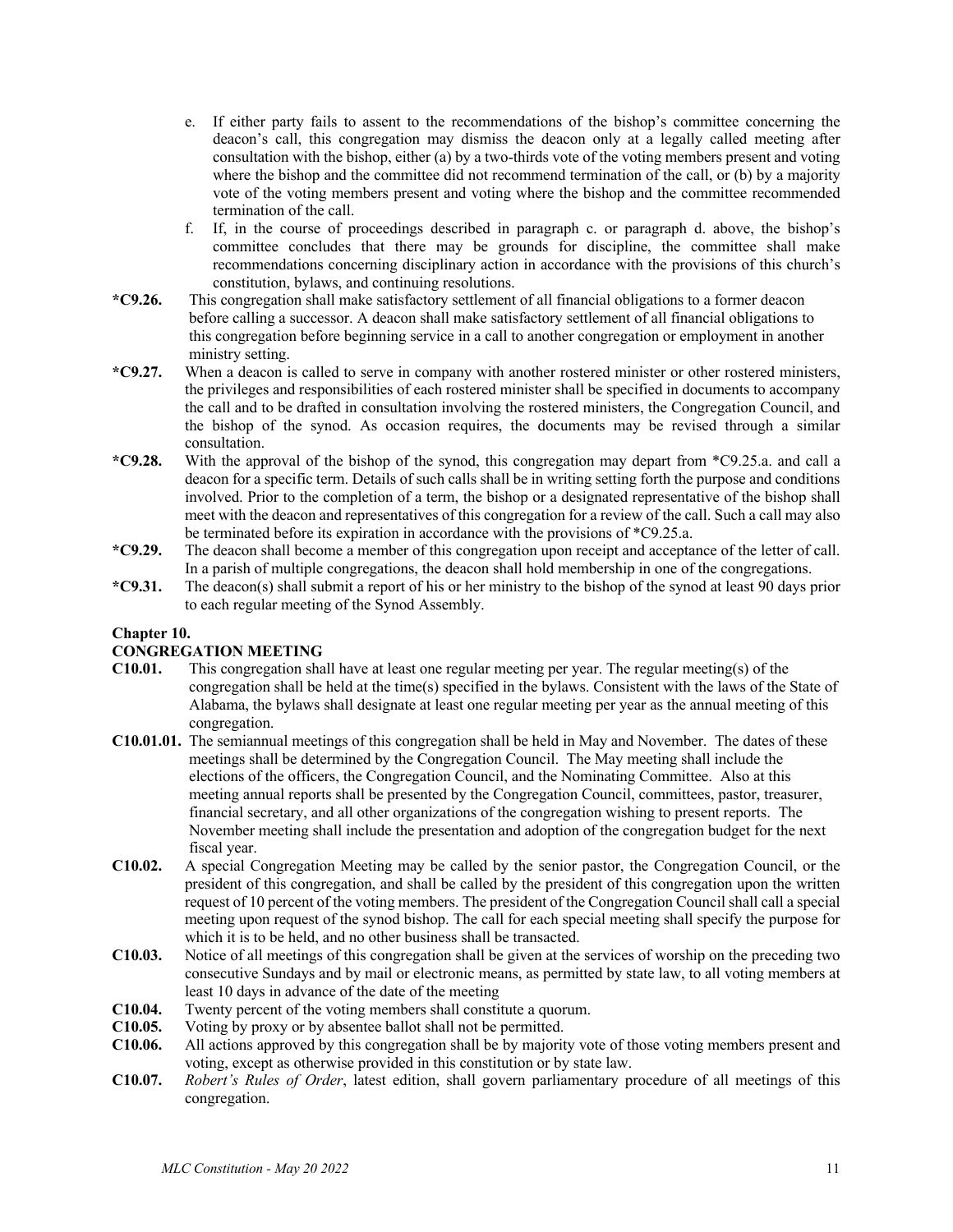**C10.08.** This congregation may hold meetings by remote communication, including electronically and by telephone conference, as long as there is an opportunity for simultaneous aural communication.

#### **Chapter 11. OFFICERS**

- **C11.01.** The officers of this congregation shall be a president, vice president, secretary, and treasurer.
	- a. Duties of the officers shall be specified in the bylaws.
	- b. The officers shall be voting members of this congregation.
	- c. Officers of this congregation shall serve similar offices of the Congregation Council and shall be voting members of the Congregation Council.
	- d. If the Congregation Council elects its officers, the president, vice president, and secretary shall be selected from the elected membership of the Congregation Council.
- **C11.02.** The congregation shall elect its officers and they shall be the officers of this congregation. The officers shall be elected by written ballot and shall serve for one year or until their successors are elected. Their terms shall begin at the close of the annual meeting at which they are elected.

The pastor shall be *ex officio* member of all committees and boards, except the Audit Committee.

- **C11.02.01.** The duties of the officers of this congregation are specified as follows:
	- a. The duties of the president:
		- 1) The president shall be considered the lay leader of the congregation.
		- 2) The president shall enforce the Constitution and Bylaws of the congregation and carry out the expressed will of the congregation as embodied in the Continuing Resolutions.
		- 3) The president shall convene and preside at meetings of the Congregation Council and shall appoint a parliamentarian for said meetings.
		- 4) The president shall endeavor to coordinate the functions, plans, and activities of the congregation in all its parts for the total furtherance of the work of Christ's kingdom in our midst.
		- 5) The president shall be an *ex officio* member of all committees and auxiliaries, except the Audit Committee.
	- b. The duties of the vice president:
		- 1) In the absence of the president, the vice-president shall assume all presidential duties.
		- 2) The vice president shall convene and preside at meetings of the congregation and shall appoint a parliamentarian for such meetings.
		- 3) The vice president shall ensure that the secretary or a qualified substitute is present at all meetings of the congregation and at all meetings of the Congregation Council and Executive Committee.
		- 4) The vice president shall have responsibility for ensuring that invited guests of the congregation are given all possible courtesy.
		- c. The duties of the secretary:
			- 1) Meetings: The secretary, or a qualified substitute, shall be present at all Congregation Meetings and at all meetings of the Congregation Council and Executive Committee. The secretary shall call meetings to order in the absence of both the president and vice president. The secretary shall maintain an attendance roll at all meetings of the congregation, the Congregation Council, and Executive Committee.
			- 2) Records: The secretary shall retain a written record of balloting results from congregational elections of officers, Congregation Council, and Nominating Committee members. The secretary shall assure that accurate minutes are kept of all said meetings. He or she shall provide copies of these minutes to the members of these same groups prior to or at their next regularly scheduled meeting.
			- 3) Support: The secretary shall provide a copy of this congregation's Constitution, Bylaws, and Continuing Resolutions to each new Incoming officer and Congregation Council member.
			- 4) Correspondence: The secretary shall have the responsibility for the preparation of all official external correspondence of the congregation that requires the signature of the president as well as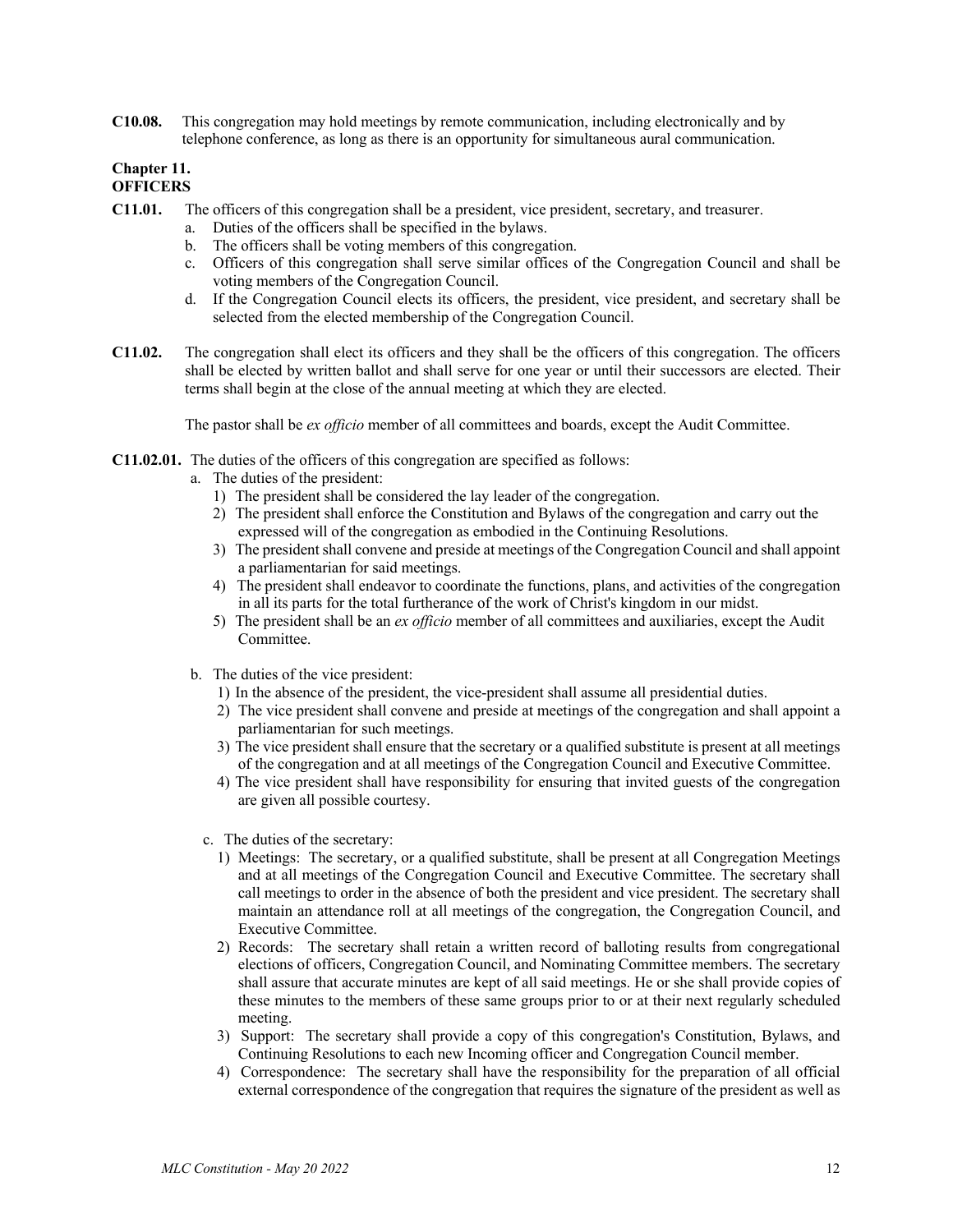all reports and documents required by the ELCA and the Southeastern Synod. By mutual agreement, this task may be shared with the other officers of the congregation.

- d. The duties of the treasurer:
	- 1) The treasurer shall be the fiscal officer of the congregation.
	- 2) The treasurer shall be responsible for accurate recording of congregational general fund receipts and disbursements in accordance with proper accounting procedures.
	- 3) The treasurer shall maintain permanent and appropriate records covering the receipt and disbursement of any special and/or savings funds, as authorized by the Congregation Council, in accordance with proper accounting procedures.
	- 4) The treasurer shall present to the Congregation Council, using a council-approved format, monthly written report(s) of all congregational receipts and disbursements.
	- 5) The treasurer shall submit an annual written financial report to the Congregation Council and the congregation at the close of the church fiscal year.
	- 6) The treasurer shall submit as called for all permanent records in his or her possession to the Audit Committee for audit. This requirement does not include individual offering records, weekly counter sheets, or individual pledges that are principally maintained by the Financial Secretary, unless directed by the Congregation Council.
	- 7) The treasurer shall attend scheduled meetings of the Congregation Council and the Executive Committee.
	- 8) The treasurer shall become properly and currently bonded, with any expense of bonding and premiums for this congregation's activities being paid by the congregation. Fidelity coverage provided by the ELCA shall be deemed a fulfillment of this requirement.
	- 9) The treasurer shall follow any specific procedural requirements stated in the Continuing Resolutions.
- **C11.02.02** *Ex officio* members shall have full voice and voting rights.
- **C11.03.** No officer shall hold more than one office at a time. No elected officer shall be eligible to serve more than two consecutive terms in the same office.

#### **Chapter 12.**

#### **CONGREGATION COUNCIL**

- **C12.01.** The voting membership of the Congregation Council shall consist of the senior pastor(s), the deacon(s), the officers of the congregation, one youth representative, and not more than eight (8) other members of the congregation. Any voting member of the congregation may be elected, subject only to the limitation on the length of continuous service permitted in that office. A member's place on the Congregation Council shall be declared vacant if the member a) ceases to be a voting member of this congregation or b) is absent from four successive regular meetings of the Congregation Council without cause. Consistent with the laws of the state in which this congregation is incorporated, the congregation may adopt procedures for the removal of a member of the Congregation Council in other circumstances.
- **C12.01.01.** The members of the Congregation Council, other than the officers, shall relate directly to the work of the Standing Committees described in bylaw C13.06.01. The Congregation Council member(s) on each Standing Committee shall communicate reports and requests between the Congregation Council and the respective Standing Committee.
- **C12.01.02.** Congregation Council Details
	- a. In addition to the officers and youth representative, the number of Congregation Council members elected shall be equal to the number of Standing Committees. Each Congregation Council member shall be elected to represent a specific committee. The Executive Committee may, however, alter the committee assignments of the members of the Congregation Council if it is determined that such changes will best serve the needs of the congregation and best utilize the talents of the members of the Congregation Council. All such changes will be communicated to the congregation at large.
	- b. The youth representative shall be a voting member of the congregation, shall not have attained the age of 22 prior to appointment, and shall serve for a one-year term of office.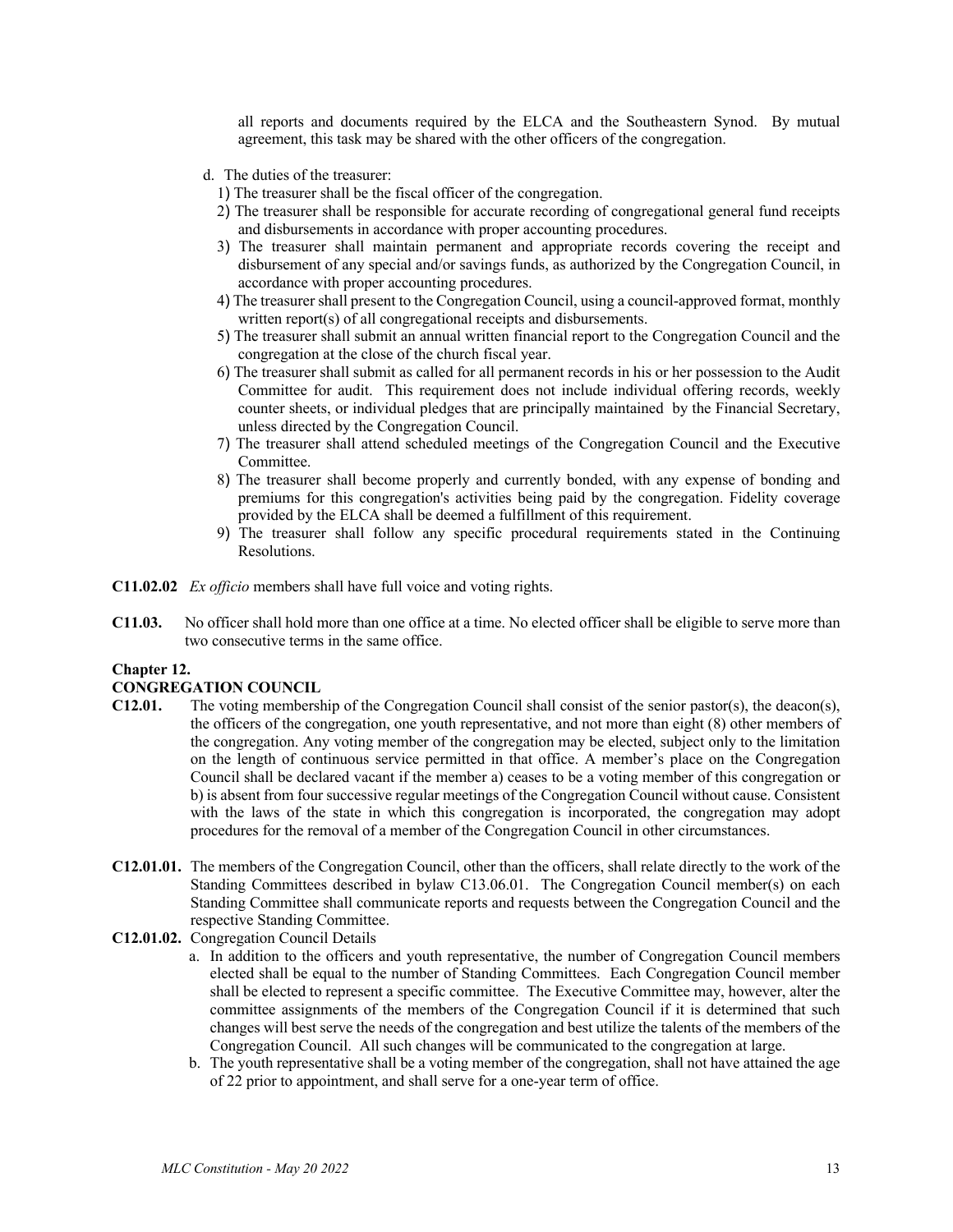- c. The elections of Congregation Council members shall be conducted according to the following procedures: The Nominating Committee shall nominate at least one person for each vacancy on the Congregation Council. Additional nominations may be made from the floor at the Congregation Meeting. All nominees must agree to serve if elected. A majority of the votes cast for each vacancy shall be necessary for election. Should an additional ballot be required to obtain a majority vote, the next ballot shall be limited to the candidates receiving the first and second highest vote totals on the previous ballot.
- **C12.02.** The members of the Congregation Council except the pastor(s) and the deacon(s) shall be elected at a legally called meeting of the congregation during the month of May. The term of office of council members, other than the officers and youth representative, shall be two years with the term of office beginning on June 1 and ending May 31. Terms of council members shall be staggered so that approximately one-half of the council is elected each year. Newly elected Congregation Council members shall be installed at a service of worship prior to the date they assume office. Such members shall be eligible to serve no more than two full terms consecutively.
- **C12.03.** Should a member's place on the Congregation Council be declared vacant, the Congregation Council shall elect, by majority vote, a successor until the next congregation meeting for the election of Congregation Council in May.
- **C12.04.** The Congregation Council shall have general oversight of the life and activities of this congregation, and in particular its worship life, to the end that everything be done in accordance with the Word of God and the faith and practice of the Evangelical Lutheran Church in America. The duties of the Congregation Council shall include the following:
	- a. To lead this congregation in stating its mission, to do long-range planning, to set goals and priorities, and to evaluate its activities in light of its mission and goals.
	- b. To seek to involve all members of this congregation in worship, learning, witness, service, and support.
	- c. To oversee and provide for the administration of this congregation to enable it to fulfill its functions and perform its mission.
	- d. To maintain supportive relationships with the rostered minister(s) and staff and help them annually to evaluate the fulfillment of their calling or employment.
	- e. To be examples individually and corporately of the style of life and ministry expected of all baptized persons.
	- f. To promote a congregational climate of peace and goodwill, and, as differences and conflicts arise, to endeavor to foster mutual understanding.
	- g. To arrange for pastoral service during the sickness or absence of the pastor.
	- h. To emphasize partnership with the synod and churchwide organization of the Evangelical Lutheran Church in America as well as cooperation with other congregations, both Lutheran and non-Lutheran, subject to established policies of the synod and the Evangelical Lutheran Church in America.
	- i. To recommend and encourage the use of program resources produced or approved by the Evangelical Lutheran Church in America.
	- j. To seek out and encourage qualified persons to prepare for the ministry of the Gospel.

**C12.05.** The Congregation Council shall be responsible for the financial and property matters of this congregation.

- a. The Congregation Council shall be the board of directors of this congregation, and as such shall be responsible for maintaining and protecting its property and managing its business and fiscal affairs. It shall have the powers and be subject to the obligations that pertain to such boards under the laws of the State of Alabama, except as otherwise provided herein.
- b. The Congregation Council shall not have the authority to buy, sell, or encumber real property unless specifically authorized to do so by a meeting of the congregation.
- c. The Congregation Council may enter into contracts of up to three percent (3%) of the approved annual budget for items not included in the budget.
- d. The Congregation Council shall prepare an annual budget for adoption by this congregation, shall supervise the expenditure of funds in accordance therewith following its adoption, and may incur obligations of more than three percent (3%) in excess of the anticipated receipts only after approval by a Congregation Meeting. The budget shall include this congregation's full indicated share in support of the wider ministry being carried on in collaboration with the synod and churchwide organization.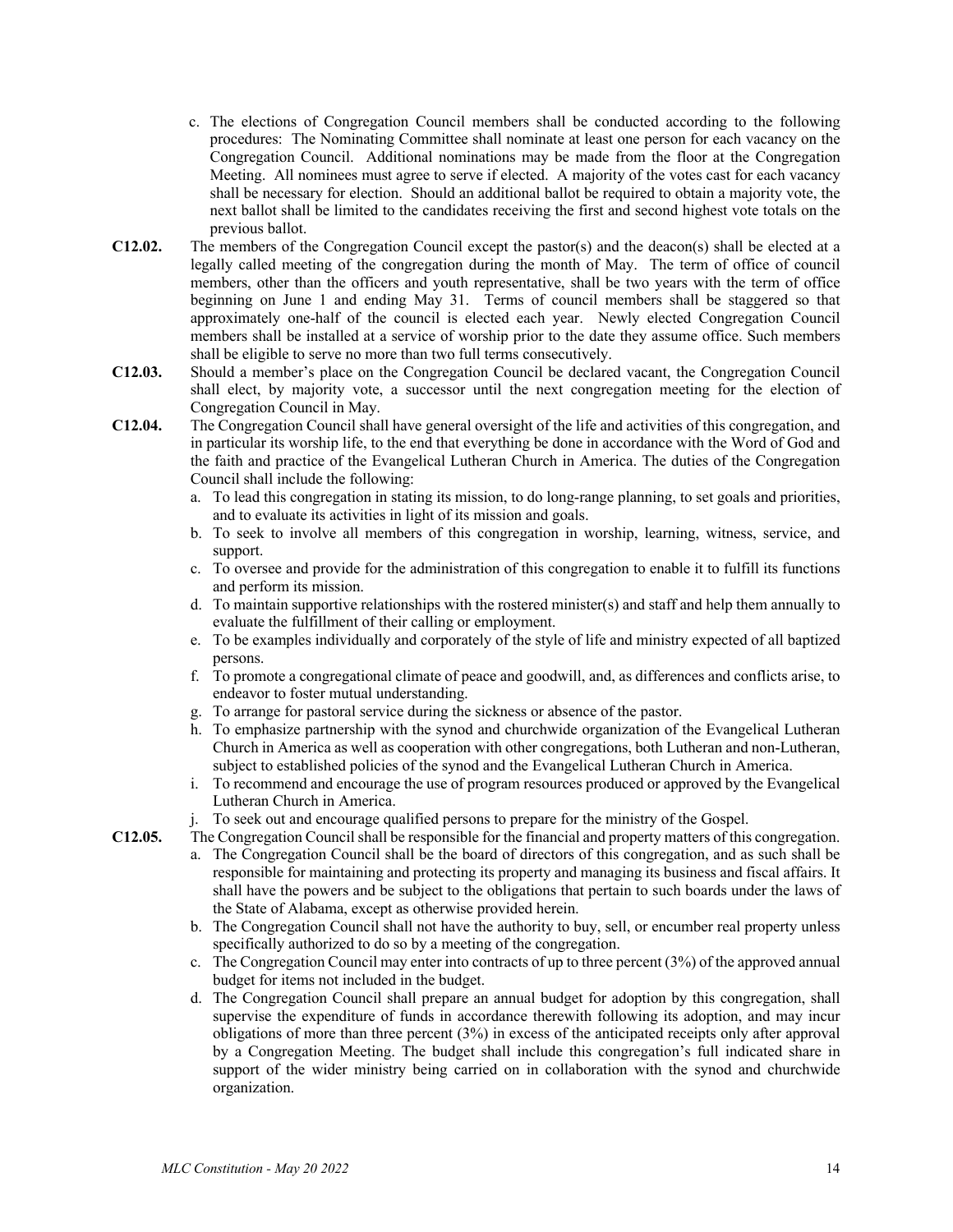- e. The Congregation Council shall ascertain that the financial affairs of this congregation are being conducted efficiently, giving particular attention to the prompt payment of all obligations and to the regular forwarding of benevolence monies to the synodical treasurer.
- f. The Congregation Council shall be responsible for this congregation's investments and its total insurance program.
- **C12.05.01.** The Congregation Council shall elect annually for the fiscal year a financial secretary who shall not be a member of the Congregation Council. The person elected Financial Secretary shall not be restricted to a maximum number of terms. The Financial Secretary shall maintain records of all contributions and make regular reports to the Congregation Council and treasurer. The financial secretary shall issue to individual voting members quarterly statements of contributions to the congregation. The financial secretary shall issue an annual report in consultation with the Committee for Stewardship.
- **C12.06.** The Congregation Council shall see that the provisions of this constitution, its bylaws, and the continuing resolutions are carried out.
- **C12.07.** The Congregation Council shall provide for an annual review of the membership roster.
- **C12.08.** The Congregation Council shall be responsible for the employment and supervision of the staff of this congregation. Nothing in this provision shall be deemed to affect the congregation's responsibility for the call, terms of call, or termination of call of any employees who are on a roster of this church.
- **C12.09.** The Congregation Council shall submit a comprehensive report to this congregation at the semi-annual meeting.
- **C12.11.** The Congregation Council shall normally meet once a month. Special meetings may be called by the pastor or the president, and shall be called by the president at the request of at least one-half of its members. Notice of each special meeting shall be given to all who are entitled to be present.
- **C12.12.** A quorum for the transaction of business shall consist of a majority of the members of the Congregation Council, including the pastor or interim pastor, except when the pastor or interim pastor requests or consents to be absent and has given prior approval to the agenda for a particular regular or special meeting, which shall be the only business considered at that meeting. Chronic or repeated absence of the pastor or interim pastor who has refused approval of the agenda of a subsequent regular or special meeting shall not preclude action by the Congregation Council, following consultation with the synod bishop.
- **C12.13.** The meetings of the Congregation Council shall be open to all voting members of the congregation. The bylaws of the constitution shall state when exceptions to the open meeting rule shall be allowed. A voting member of the Congregation Council may never be excluded from a meeting of the Congregation Council.
- **C12.13.01.** The Congregation Council may hold meetings that are closed to all persons except voting members of the Congregation Council for the following reasons:
	- a. When the Congregation Council is considering personnel matters related to salaried staff positions, as described in Chapters 9 and 12 of the *Constitution, Bylaws, and Continuing Resolutions.*
	- b. When the Congregation Council is considering the discipline of a member of the congregation, as described in Chapter 15 of the *Constitution, Bylaws, and Continuing Resolutions.*

The Congregation Council may invite persons, at its own discretion and as it deems necessary, to such closed meetings.

#### **Chapter 13.**

#### **CONGREGATION COMMITTEES**

- **C13.01.** The officers of this congregation and the pastor shall constitute the *Executive Committee*. The duties of the Executive Committee shall be described in the bylaws.
- **C13.01.01.** The Executive Committee shall have as its members the officers of this congregation (pastor, president, vice-president, secretary, and treasurer). The main duties of this committee are the management of the affairs of the Congregation Council, the determination of the date and agenda for key events of this congregation and Congregation Council, and nominations for replacement of any vacancies on the Nominating Committee. The Executive Committee shall also serve as the Staff Support Committee if one is not actively functioning. Further directives for the Executive Committee may be found in continuing resolutions.
- **C13.02.** A *Nominating Committee* of six voting members of this congregation, two of whom, if possible, shall be outgoing members of the Congregation Council, shall be elected at the annual meeting for a term of one year. Members of the Nominating Committee are not eligible for consecutive re-election.
- **C13.02.01.** The duties of the Nominating Committee shall be as follows: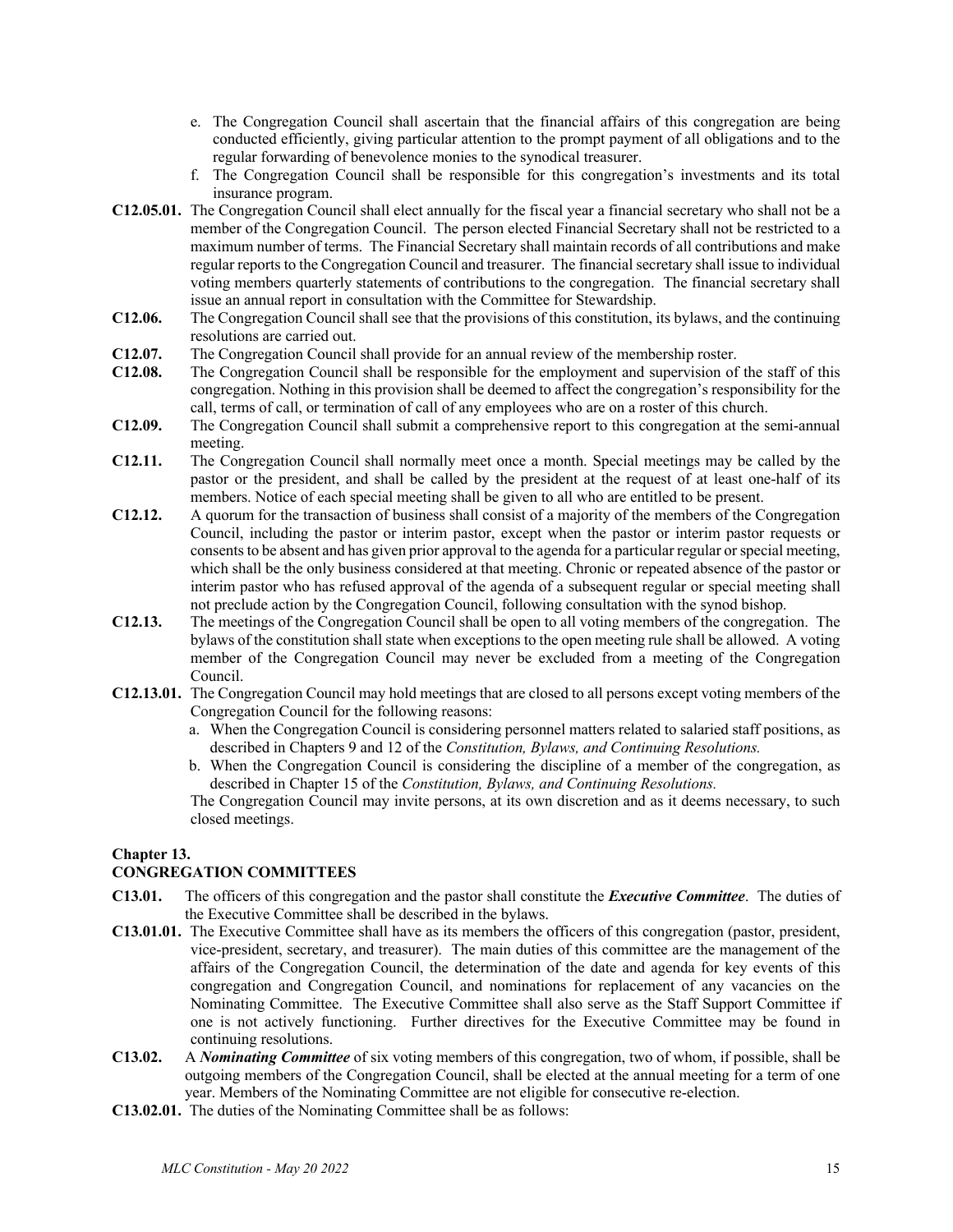- a. This committee shall select its chairperson at its first meeting.
- b. This committee shall be responsible for all elections, including the administrative functions prior to, during, and after elections, in which members of the congregation as a body cast a vote. This includes the election of officers, Congregation Council members, and members of the Nominating Committee.
- c. This committee shall prepare a slate of officers consisting of at least one candidate each for President, vice president, secretary, and treasurer, and at least one candidate for each vacancy on the Congregation Council. All of these will be elected at the Semi-Annual Congregational Meeting in May.
- d. Prior to publishing this slate of officer and Congregation Council nominations, this committee shall have determined that each proposed candidate is qualified to perform the duties of the office for which nominated. This committee shall also have explained to each candidate the duties of the office to which nominated and have obtained their consent to be nominated and serve if elected.
- e. This committee shall present a slate of candidates for the Nominating Committee in accordance with C13.02 of the Constitution.
- f. Should nominations be made from the floor, this Committee shall be responsible for verifying their validity, and integrating all nominations prior to the vote.

#### **C13.02.A12.**

- a. When a new Nominating Committee is elected, the outgoing Nominating Committee chair shall call a meeting of the new Nominating Committee for the purpose of electing the new chairperson. This election shall take place by the end of June.
- b. The chair of the Nominating Committee shall convene the Nominating Committee in January to start working on the slate for the May meeting.
- c. The Nominating Committee shall solicit candidates from the congregation by announcing in the newsletter, the bulletin, and through any other available forums (i.e., website, bulletin boards) the positions available.
- d. The Nominating Committee shall strive to present a slate which has at least two candidates for each office and committee representative position available.
- e. The Nominating Committee shall consult with the current Congregation Council for candidates to consider for open positions.
- f. The Nominating Committee is independent from the Congregation Council and is responsible for bringing forward the candidates it feels will best serve the mission of the congregation.
- g. All candidates who are willing to serve if elected shall be placed on the ballot, however, the Nominating Committee may choose to recommend one candidate for each position. This candidate will have a designation by their name.
- h. The Nominating Committee shall use some assessment tool to help in identifying the candidate's gifts, vision, call, etc.
- i. Nominations from the floor shall be incorporated into the written ballot.
- j. The Nominating Committee shall publish biographies of the candidates for officers, committee representatives, and Nominating Committee.
- k. The Nominating Committee shall engage in a prayerful discernment process to determine the slate of officers, committee representatives, and nominating committee members.
- l. The Nominating Committee shall introduce the candidate and allow them the opportunity to address the congregation before the vote.
- **C13.03.** An *Audit Committee* of at least three voting members shall be elected by the Congregation Council. Audit Committee members shall not be members of the Congregation Council. Term of office shall be three years, with one member elected each year. Members shall be eligible for re-election.
- **C13.03.01.** The duties of the Audit Committee shall be as follows:
	- a. The Audit Committee shall be responsible for assuring that there is a thorough annual audit of the treasurer's books prior to May 31. An audit shall also be performed prior to whenever a new treasurer takes office.
	- b. The Audit Committee shall assure that any organization that has a separately held treasury account will be subject to an annual audit by the committee.
	- c. An additional audit is required when a written request is received from not less than ten percent (10%) of the voting members of this congregation.
	- d. An additional audit may be requested by the Congregation Council.
- **C13.04.** A *Mutual Ministry Committee* of four members shall be appointed jointly by the president and the pastor. In the absence of a mutual ministry committee, the duties shall be fulfilled by the executive committee.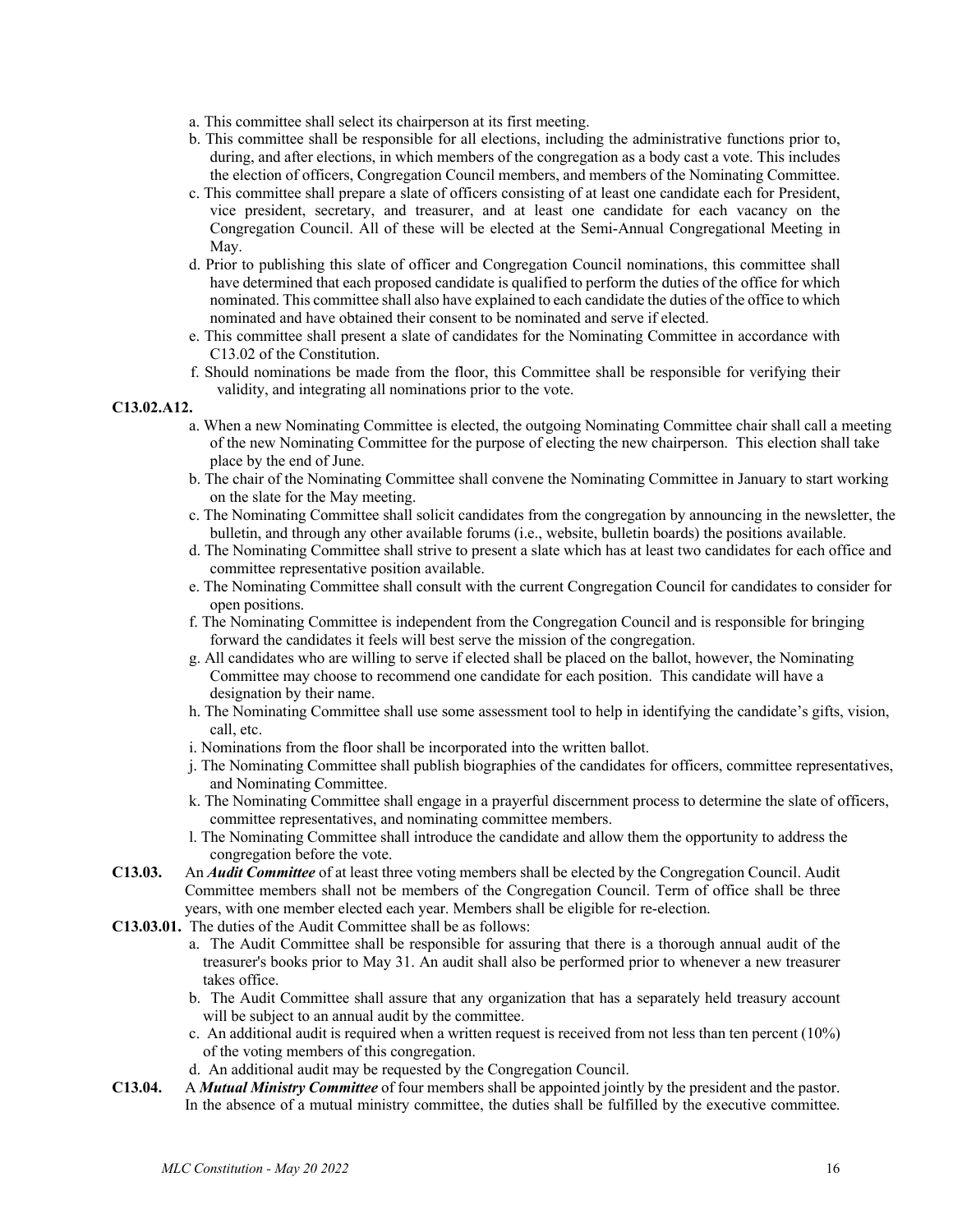The duties and composition of the Mutual Ministry Committee shall be specified in continuing resolutions. Term of office shall be two years, with two members to be appointed each successive year.\*\*

- **C13.04.01.** The purpose of the Mutual Ministry Committee(s) shall be to support the pastor(s), both personally and professionally. A Staff Support Committee may be formed to support other professional staff members, with duties to be specified in continuing resolutions.
- **C13.05.** When a pastoral vacancy occurs in a position for which this congregation calls a rostered minister, a *Call Committee* of six voting members shall be elected by the Congregation Council. Term of office will terminate upon installation of the newly called rostered minister.
- **C13.06.** Other standing committees shall be formed as a means to accomplish the mission and ministry of this congregation. These committees and their functions shall be specified in the bylaws and continuing resolutions.

#### **C13.06.01.** a. The Standing Committees of this congregation shall be:

Committee for Worship and Music

Committee for Education and Youth

Committee for Outreach

Committee for Stewardship

Committee for Fellowship

Committee for Property

Committee for Finance

- b. Each Standing Committee shall be made up of at least one member of the Congregation Council and all other members of this congregation desiring to serve in this area of ministry.
- c. Each Standing Committees shall select a chairperson each year at its first meeting after May .

c. Every member of this congregation is eligible to serve on one or more Standing Committee(s). All members of this congregation are encouraged to serve on at least one Standing Committee.

e. The duties of the Standing Committees shall be determined by the Congregation Council and the Standing Committees themselves. These duties may be specified in continuing resolutions.

#### **C13.06.A12. Committee for Worship and Music**

- a. The purpose of the Worship and Music Committee is to help people celebrate their relationship with God and one another through worship and music in their many expressions.
- b.The Worship and Music Committee shall consist of a chairperson, council liaison (who may be the chair), the Altar Guild chair, the usher coordinator, and at least two other members of the congregation. The *ex officio* members of the committee are the music director, choir director, and the senior pastor. c. The responsibilities of the committee include the following:
	- 1) Ensure orderly conduct of regular as well as seasonal and festival worship services in accordance with the teachings and practices of the ELCA;
	- 2) Help plan special services, including weddings and funerals;
	- 3) Act as liaison for lectors, communion assistants, ushers, and the Altar Guild;
	- 4) Assist the Congregation Council in providing for supply ministry in the even of pastoral vacancy or vacation;
	- 5) Assist in providing the opportunity for musical expression in worship through support of the ongoing music program and occasional special music;
	- 6) Assist in planning for the acquisition and maintenance of equipment and materials for worship as well as of musical instruments.
	- 7) Annually evaluate its work, updating its job description as necessary, and submitting it to the Congregational Council for approval;
	- 8) Publicizing and attending opportunities for professional growth in the field;
	- 9) Submit a proposed budget to the Finance Committee and monitor expenditures and any additional needs.
	- 10) Provide an annual report to the congregation at the May annual meeting.
- d.The Worship Committee works with all other standing committees.

#### **C13.06.B12. Committee for Education and Youth**

a. The purpose of the Education and Youth Committee is to promote the education of the children, youth and adults of the congregation in Christian beliefs and heritage, and to foster the relationships and fellowship among the children and youth in our congregation.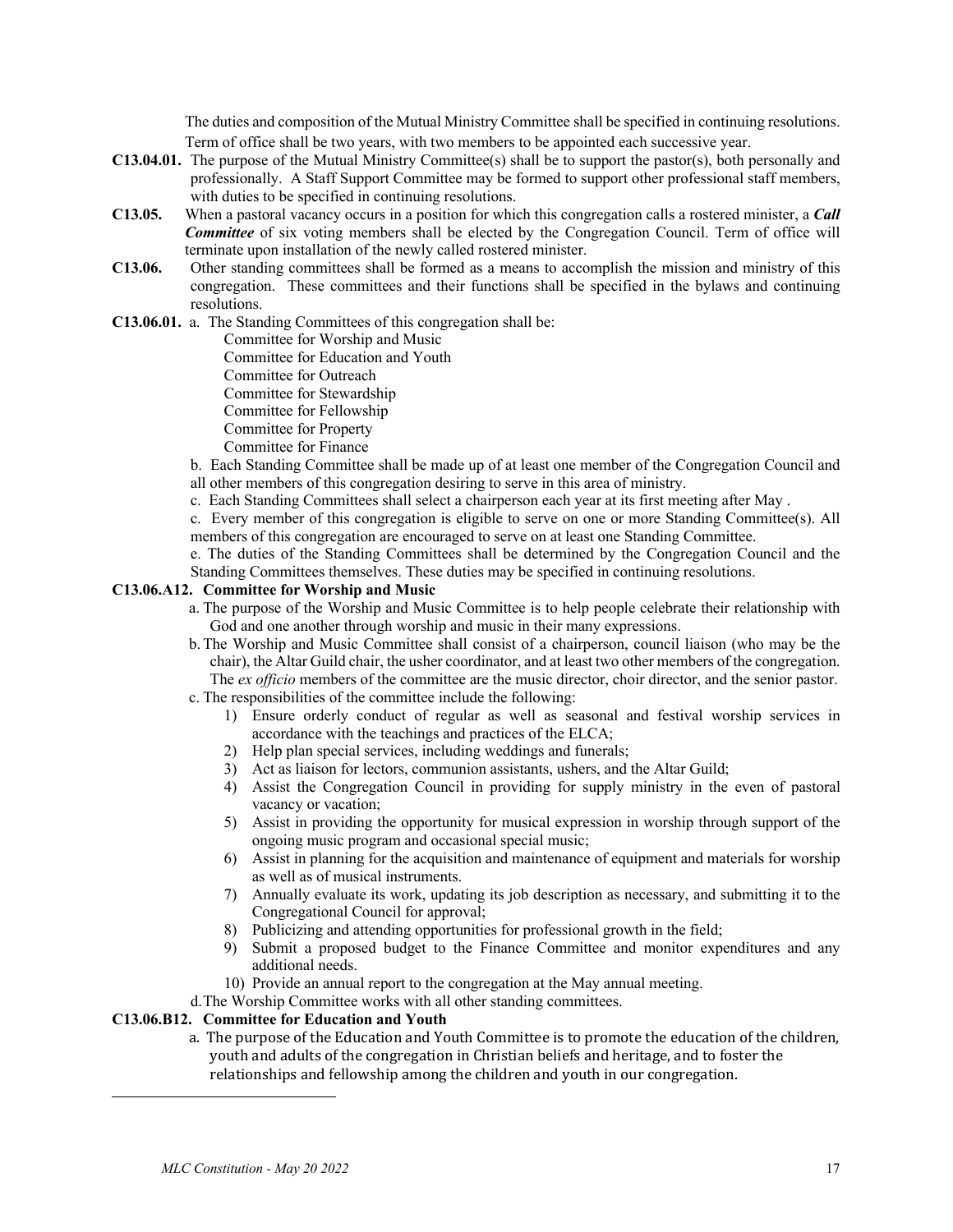- b. The committee shall consist of two standing sub-committees and the council representative for Education and Youth will chair both sub-committees. Each sub committee will meet at least quarterly.
	- 1) The Education Committee shall consist, at the minimum, of the council representative for Education and Youth, the Pastor, the Sunday School Superintendent and a member of the Sunday School teaching staff.
	- 2) The Youth Committee shall consist, at the minimum, of the council representative for Education and Youth, the Youth Representative, Youth Director, and the youth group advisors.
	- c. The Education and Youth Committee shall:
	- 1) Be responsible for the Christian nurture of children, youth and adults in the congregation, and through them, the community.
	- 2) Establish objectives, set policy for, and supervise the total education for: Sunday School, Vacation Bible School, Confirmation classes, the church library, home Bible study groups, youth activity groups, and other educational groups.
	- 3) Approve curriculum for all age groups, analyze the performance of each program and seek improvement.
	- 4) Delegate administration of educational and youth activities to qualified persons, interviewing and screening volunteers to assure a safe and Christian environment for the children and vouth.
	- 5) Exercise leadership in gathering lists of candidates for vacancies in the teaching and youth advisory staffs, and for properly calling teachers and advisors.
	- 6) Provide for professional growth of the educational and youth advisory staffs through conferences, conventions, and continuing education, and request funds for the same in the annual budget.
	- 7) Annually examine the educational facilities and equipment. Make recommendations to the Property Committee as to upkeep, repairs, and replacements as needed. Make recommendations to the church council as to new equipment and facilities needed.
	- 8) Provide an annual report to the congregation at the May annual meeting.
	- 9) Periodically evaluate the work of this committee and its job description, and make necessary changes.
	- 10) Obtain background checks on all new Education and Youth volunteers, and update all background checks every three years.
	- 11) Submit an annual budget request in the form and at the time requested by the Finance Committee.
- d. The Education and Youth committee shall work with all other standing committees of the church to coordinate educational activities within the congregation.

#### **C13.06.C12. Committee for Outreach**

- a. The purpose of the Outreach Committee is to plan, organize, and supervise specific ministries of the congregation that witness to Christ to people inside and outside of the congregation.
- b. The Outreach Committee shall consist of the Congregation Council representative and the Community Ministries Subcommittee, Membership Subcommittee, and National and Global Missions Subcommittee.
	- 1) The Community Ministries Subcommittee shall:
		- a. promote congregation ministry in local missions and involvement in community and social ministries;
		- b. direct and maintain a ministry for members in need of special care (e.g., those who are ill, homebound, in need of food or hospital visits);
		- c. provide publicity for the congregation through advertising, brochures, newsletters, and special mailings;
		- d. provide welcoming events for new members as needed.
	- 2) The Membership Subcommittee shall:
		- a. in collaboration with the senior pastor, seek out new members and maintain an ongoing visitation program to the unchurched and those individuals new to the community;
		- b. provide a new and prospective member inquiry class;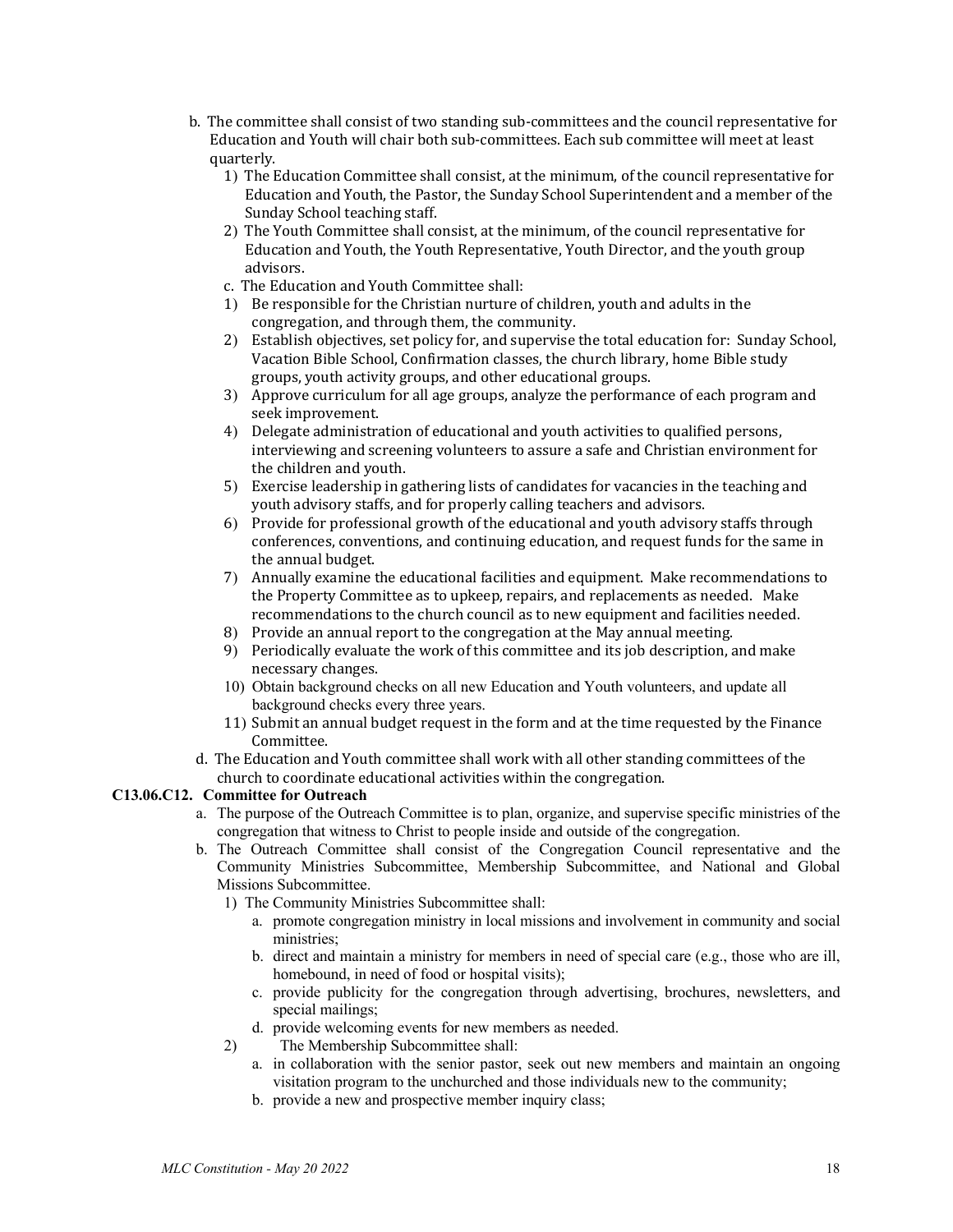- c. strive to create a warm and friendly atmosphere in the place of worship;
- d. coordinate the welcoming of Sunday morning visitors and follow up with them;
- e. maintain a variety of greeter programs;
- f. direct and maintain a ministry to inactive members.
- 3) The National and Global Missions Subcommittee shall:
	- a. promote congregation ministry in national and global missions and involvement in community and social ministries;
	- b. provide support for the national and global missions through advertising, brochures, newsletters, and special mailings.
- 4) The Congregation Council representative shall:
	- a. work with the subcommittees annually to evaluate their work and job description and submit necessary changes to the Congregation Council for approval;
	- b. provide an annual report to the congregation at the May annual meeting.
	- c. The Outreach Committee shall work with the Fellowship Committee to identify special interest needs within the congregation.

#### **C13.06.D12. Committee for Stewardship**

- a. The purpose of the Stewardship Committee is to stimulate and promote the Christian stewardship principles and responsibilities of all members.
- b. The committee shall be composed of four or more people, including the committee chairperson, secretary, Congregation Council liaison (who may be the chairperson), and Congregation Council liaison to the Finance Committee. The committee shall meet monthly or as necessary to fulfill its purpose.
- c. The Stewardship Committee shall:
	- 1) educate the congregation on good Christian stewardship practices through pastoral support, temple talks, Sunday School classes and Bible studies, and newsletters, bulletin inserts, pamphlets, flyers, and other means;
	- 2) monitor giving trends and report status to the Congregation Council and congregation;
	- 3) direct congregational "Spiritual Gifts" results to the appropriate committees and other entities;
	- 4) coordinate the annual Stewardship Program, including
		- a. monetary pledge and spiritual gift forms, with a follow-up plan for those not participating and positive reinforcement for those participating;
		- b. offering envelope distribution;
		- c. report to the Congregation Council and congregation.
	- 5) set and monitor annual budget for the committee;
	- 6) ensure new member involvement with a first-call list and a new member packet;
	- 7) evaluate annually the work of the committee and its job description and submit any changes to the Congregation Council for approval;
	- 8) provide an annual report to the congregation at the May annual meeting.
- d.The Financial Secretary shall act as the Stewardship Committee's liaison with the Finance Committee. The Stewardship Committee shall work with all other standing committees of the congregation.

#### **C13.06.E12. Committee for Fellowship**

- a. The purpose of the Fellowship Committee is to create a spiritual communion within the congregation and to develop friendly relationships among current and prospective members.
- b.The Fellowship Committee shall consist of a chairperson, Congregation Council liaison (who may be the chair), and members of the congregation as needed. The committee shall meet as necessary to fulfill its purpose.
- c. The Committee for Fellowship shall:
	- 1) sponsor events such as the following: egg hunt, father/son outing, funeral receptions (in conjunction with the Committee on Outreach), Halloween party/chili cook-off, Lenten soup suppers (in conjunction with the Committee on Outreach), mother/daughter outing, new member reception, church picnic, summer coffee, Wednesday night Café, yard sale;
	- 2) sponsor additional fellowship events as needed;
	- 3) work with the Property Committee to ensure that adequate kitchen and meeting facilities are available and functioning for committee-sponsored events;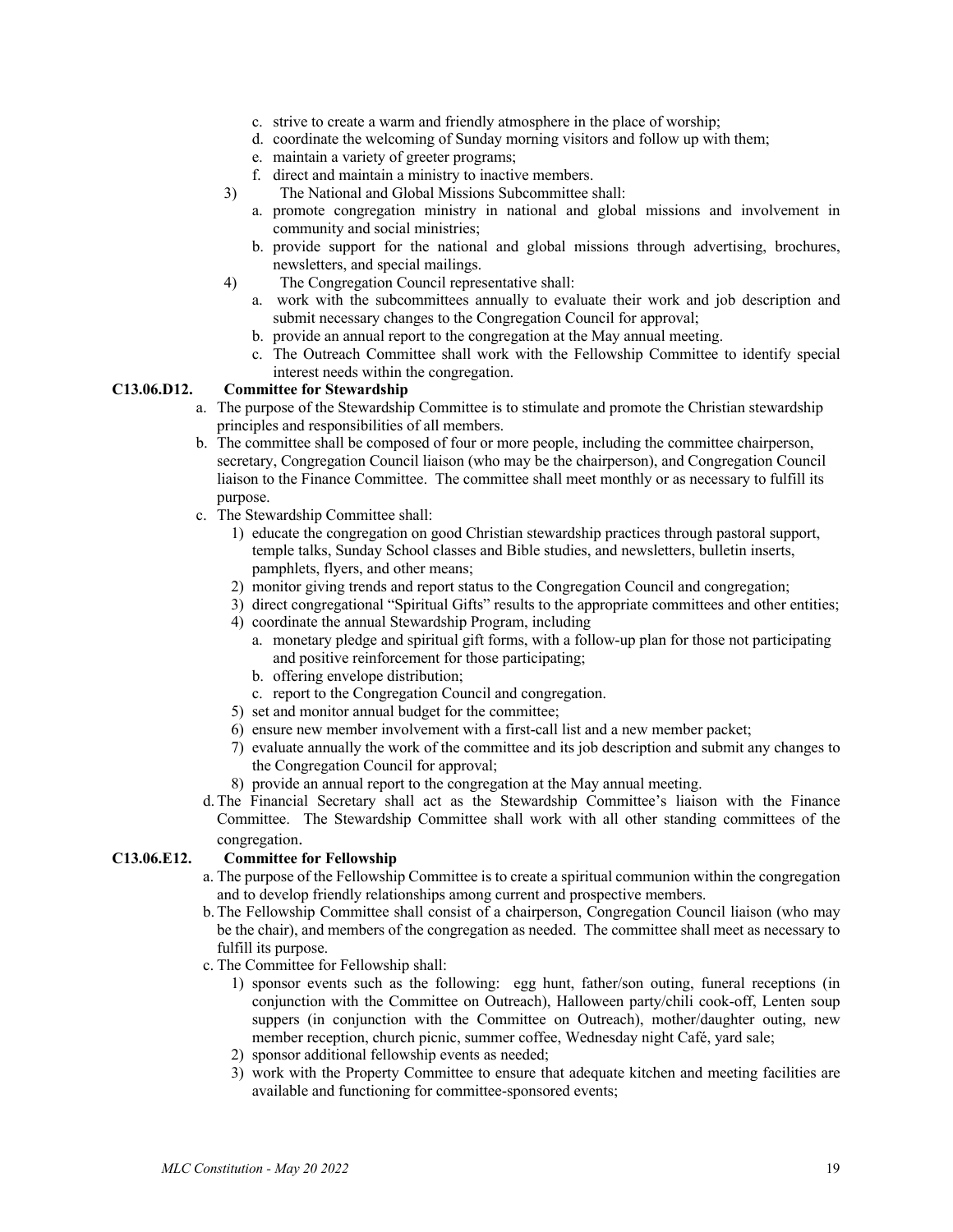- 4) annually evaluate the committee's work and job description, making necessary changes and submitting them for approval by the Congregation Council:
- 5) provide a proposed budget to the Finance Committee and monitor spending and needs throughout the year;
- 6) provide an annual report to the congregation at the May annual meeting.
- d. The Fellowship Committee works with all other standing committees of the congregation.

#### **C13.06.F12. Committee for Property**

- a. The purpose of the Property Committee is to care for the building that houses Messiah Lutheran Church, provide maintenance for all property owned by the congregation and routine upkeep and major renovations. The Property Committee shall meet as necessary to ensure fulfillment of its purpose.
- b. The Property Committee shall consist of a chairperson, a Congregation Council liaison (who may be the chair), and at least three other members of the congregation. Committee members may be assigned primary responsibility for one of the following areas: church building, educational facilities, church grounds and parking lot, parsonage, any rental property owned or used by the congregation.
- c. The Property Committee shall:
	- 1) be responsible for developing plans for the acquisition of property, building on such property, and acquiring of equipment and furniture, Such plans shall be submitted to the Congregation Council for review and approval. A separate committee shall be established to oversee all phases of building, renovating, or expanding a church building;
	- 2) provide for the maintenance of all property, buildings, building contents, and equipment;
	- 3) make recommendations to the Congregation Council on requests for use of the building by congregational groups, community groups, and individuals. These recommendations shall include a proposed fee schedule. The committee shall administer the use policies established by the Congregation Council.
	- 4) maintain a current inventory of all building contents and equipment, which shall be updated at least annually;
	- 5) review annually, in conjunction with the Treasurer and Finance Committee, existing insurance coverage;
	- 6) develop a proposed budget;
	- 7) evaluate annually the work of the committee and its job description and submit necessary changes to the Congregation Council for approval;
	- 8) provide an annual report to the congregation at the May annual meeting.
- d. The Property Committee works cooperatively with all other standing committees.

#### **C13.06.G12. Committee for Finance**

- a. The Committee for Finance is responsible for all of the finances of the congregation. It develops and monitors a church budget and financial recording and reporting system, disbursement, investment planning, and auditing of records. The committee will meet quarterly or as often as necessary to fulfill its purpose.
- b. The Finance Committee shall consist of a chairperson, a Congregation Council liaison (who may be the chair), the Finance Secretary and at least three other members of the congregation. The Treasurer is normally a member of the Finance Committee. If not a member, the Treasurer should work together throughout the year to ensure close coordination on all financial issues of the congregation.
- c. The Committee for Finance shall:
	- 1) annually prepare the congregation's budget;
	- 2) oversee the Treasurer's receipt and disbursement of funds;
	- 3) record and report member giving;
	- 4) recruit, train, and schedule counters;
	- 5) provide, through the financial secretary, quarterly and annual giving statements to members;
	- 6) recruit members for the Audit Committee and ensure that the audit is completed in a timely manner.
	- 7) invest church funds, including certificates of deposit, checking and savings accounts, and other instruments;
	- 8) review and maintain insurance policies and be the liaison for insurance representatives;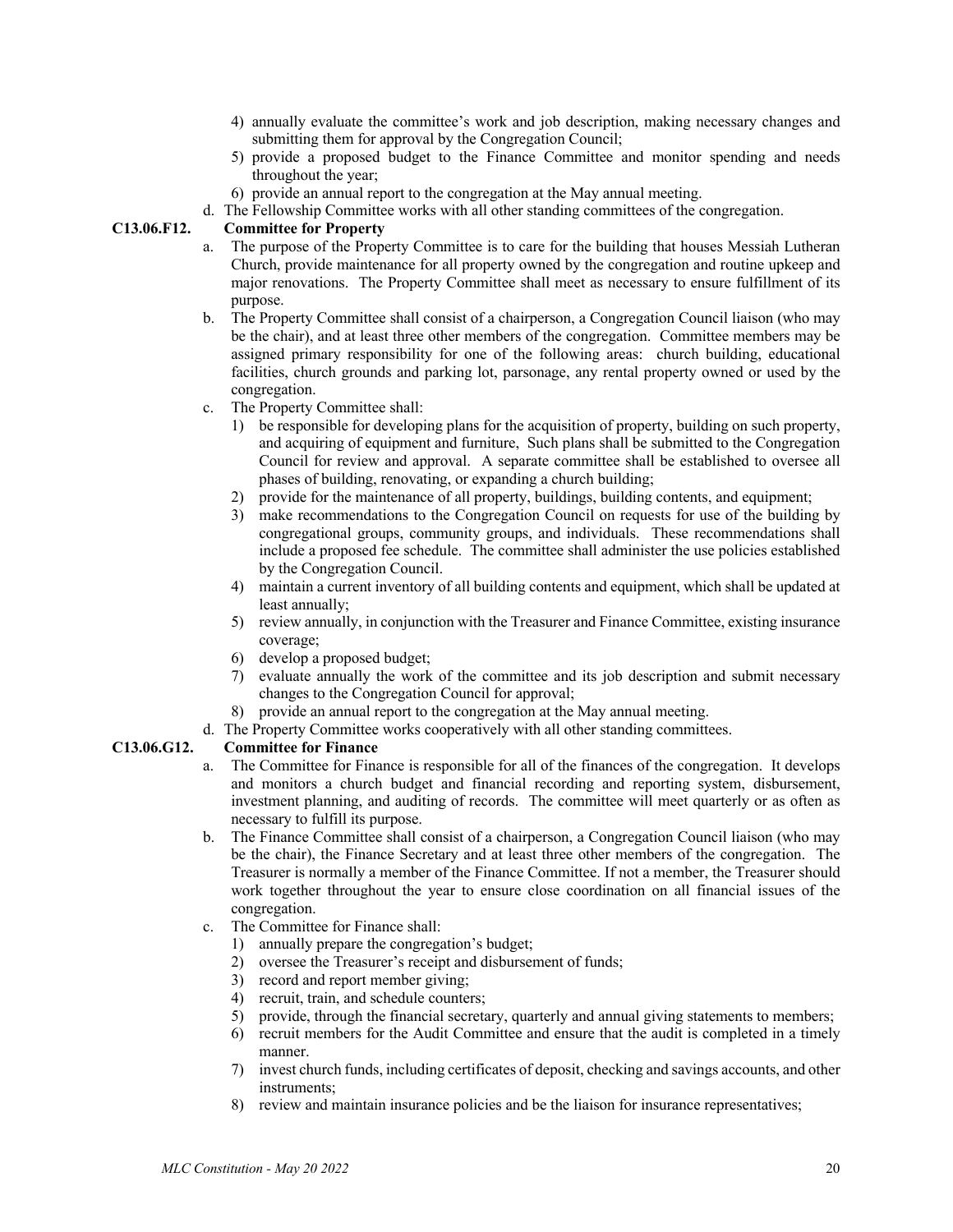- 9) record non-solicited gifts;
- 10) monitor the financial health of the congregation and prepare and distribute reports as needed;
- 11) evaluate annually the committee's work and its job description and submit necessary changes to the Congregation Council for approval;
- 12) provide for professional growth through conferences, conventions, and continuing education;
- 13) provide an annual report to the congregation at the May annual meeting.
- d. The Committee for Finance works in close cooperation with the Committee for Stewardship as well as with all standing committees for budget planning and input.
- **C13.07.** Other congregational committees may be formed, as the need arises, by decision of the Congregation Council.

**C13.07.01.** The Congregation Council shall form a Church Personnel Committee, the duties and membership of which are as follows:

- a. The committee will consist of four members appointed by the Congregation Council for terms of two years. Two members will be appointed by the Congregation Council in January of each year. Members may serve consecutive terms and membership on this committee does not preclude service in any other office or committee in the congregation
- b. The Church Personnel Committee will be responsible for maintaining procedures, policies, and compensation recommendations for all paid staff under the oversight of the Congregation Council. The committee's specific duties are described in a continuing resolution.

#### **C13.07.A12.** The Personnel Committee shall:

- a. with the approval of the Congregation Council, develop and maintain job descriptions for all nonrostered personnel;
- b. with the exception of the pastor(s), seek qualified people for vacancies or new positions on the staff of the congregation and present recommended candidates to the Congregation Council for approval;
- c. with the approval of the Congregation Council, prepare initial compensation recommendations for new non-rostered personnel;
- d. with the approval of the Congregation Council, prepare recommendations for compensation adjustment for all paid staff as part of the annual budget process;
- e. develop and update on a regular basis personnel guidelines and submit them to the Congregation Council for approval;
- f. review annually its position description and submit any necessary changes to the Congregation Council for approval;
- g. evaluate annually the work of the committee;
- h. report at least annually to the Congregation Council through the Executive Committee.

#### **Chapter 14.**

#### **ORGANIZATIONS WITHIN THIS CONGREGATION**

- **C14.01.** All organizations within this congregation shall exist to aid it in ministering to the members of this congregation and to all persons who can be reached with the Gospel of Christ. As outgrowths and expressions of this congregation's life, the organizations are subject to its oversight and direction. This congregation at its meeting shall determine their policies, guide their activities, and receive reports concerning their membership, work, and finances.
- **C14.01.01.** Any organization of this congregation wishing to affiliate itself with any organization outside the Evangelical Lutheran Church in America must have the approval of the pastor(s) and Congregation Council.
- **C14.01.02.** The constitution and bylaws and amendments thereto of the auxiliary organizations and schools of the congregation shall be submitted to the Congregation Council for approval.
- **C14.02.** Special interest groups, other than those of the official organizations of the Evangelical Lutheran Church in America, may be organized only after authorization has been given by the Congregation Council and specified in a continuing resolution.

#### **Chapter 15.**

#### **DISCIPLINE OF MEMBERS AND ADJUDICATION**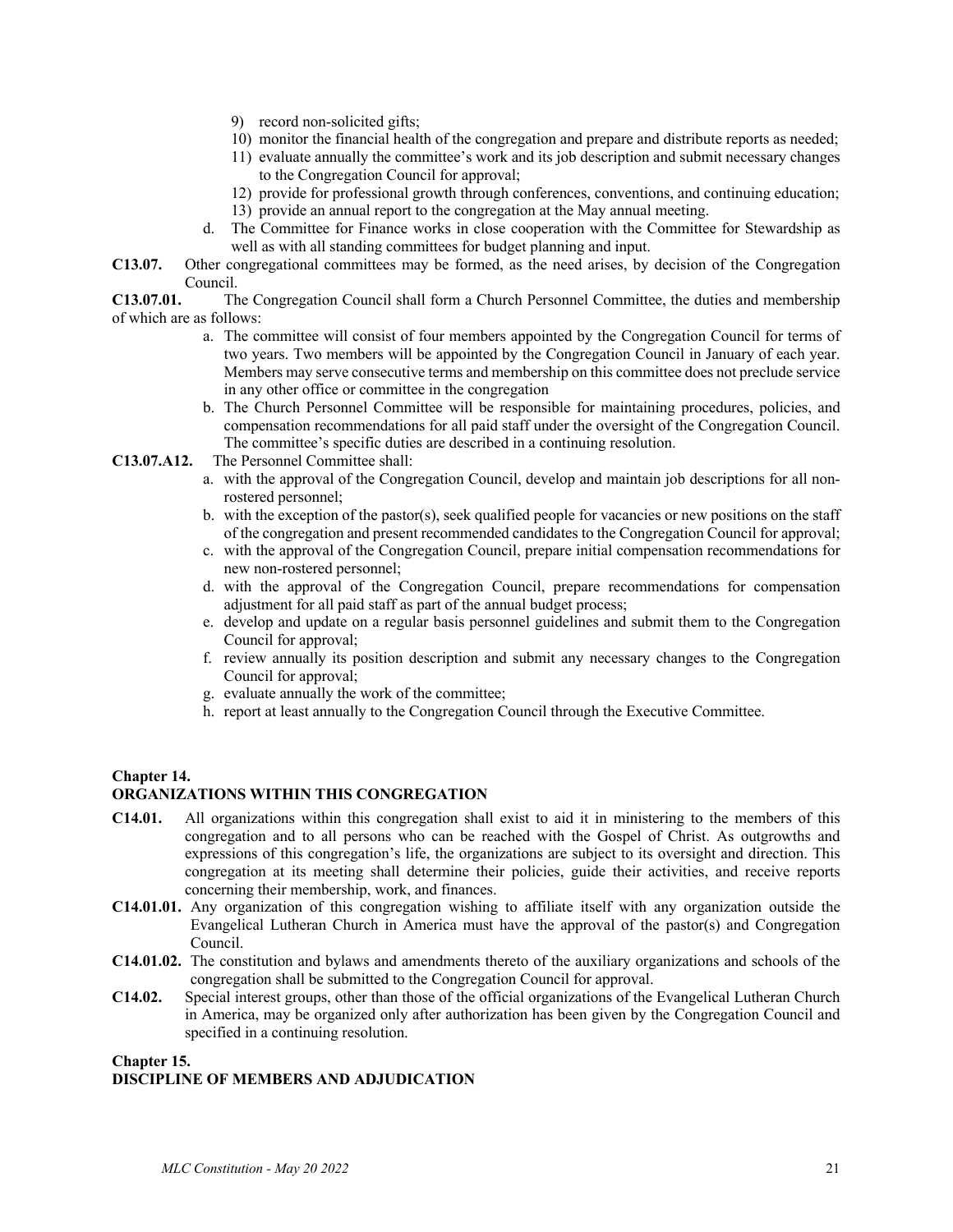- **\*C15.01.** Persistent and public denial of the Christian faith, willful or criminal conduct grossly unbecoming a member of the Church of Christ, continual and intentional interference with the ministry of this congregation, or willful and repeated harassment or defamation of member(s) of this congregation is sufficient cause for discipline of a member. Prior to disciplinary action, reconciliation and repentance will be attempted following Matthew 18:15–17, proceeding through these successive steps, as necessary: a) private counsel and admonition by the pastor, b) censure and admonition by the pastor in the presence of two or three witnesses, c) written referral of the matter by the Congregation Council to the vice president of the synod, who will refer it to a consultation panel drawn from the Consultation Committee of the synod, and d) written referral of the matter by the consultation panel to the Committee on Discipline of the synod. If, for any reason, the pastor is unable to administer the admonitions required by paragraphs a. and b. hereof, those steps may be performed by another pastor chosen by the Executive Committee of the Congregation Council.
- **\*C15.02.** The process for discipline of a member of this congregation shall be governed as prescribed by the chapter on discipline in the *Constitution, Bylaws, and Continuing Resolutions of the Evangelical Lutheran Church in America*. If the counseling, censure, and admonitions pursuant to \*C15.01. do not result in repentance and amendment of life, charges against the accused member(s) that are specific and in writing may be prepared by the Congregation Council, signed, and submitted to the vice president of the synod. The vice president shall select from the synod's Consultation Committee a panel of five members (three laypersons and two ministers of Word and Sacrament). A copy of the written charges shall be provided to the consultation panel and the accused member(s). The consultation panel, after requesting a written reply to the charges from the accused member(s), shall consider the matter and seek a resolution by means of investigation, consultation, mediation, or whatever other means may seem appropriate. The panel's efforts to reach a mutually agreeable resolution shall continue for no more than 45 days after the matter is submitted to it.
- **\*C15.03.** If the consultation panel fails to resolve the matter, that panel shall refer the case in writing, including the written charges and the accused member's reply, to the Committee on Discipline of the synod for a hearing. A copy of the panel's written referral shall be delivered to the vice president of the synod, the Congregation Council, and the accused member(s) at the same time it is sent to the Committee on Discipline of the synod. The Executive Committee of the Synod Council shall then select six members from the Committee on Discipline to decide the case and shall appoint a member of the Synod Council to preside as nonvoting chair. Those six members, plus the nonvoting chair, comprise the discipline hearing panel for deciding the case. The Congregation Council and the accused member(s) are the parties to the case.
- **\*C15.04.** The discipline hearing panel shall commence and conduct the disciplinary hearing in accordance with the provisions governing discipline of congregation members prescribed in the *Constitution, Bylaws, and Continuing Resolutions of the Evangelical Lutheran Church in America.*
- **\*C15.05.** By the vote of at least two-thirds of the members of the discipline hearing panel who are present and voting, one of the following disciplinary sanctions can be imposed:
	- a. suspension from the privileges of congregation membership for a designated period of time;
	- b. suspension from the privileges of congregation membership until the pastor and Congregation Council receive evidence, satisfactory to them, of repentance and amendment of life;
	- c. termination of membership in this congregation; or
	- d. termination of membership in this congregation and exclusion from the church property and from all congregation activities.
- **\*C15.06.** The written decision of the discipline hearing panel shall be sent to the vice president of the synod, the accused member(s), and the Congregation Council as required by the *Constitution, Bylaws, and Continuing Resolutions of the Evangelical Lutheran Church in America*. The decision of the discipline hearing panel shall be implemented by the Congregation Council and recorded in the minutes of the next council meeting.
- **\*C15.07.** No member of this congregation shall be subject to discipline a second time for offenses that a discipline hearing panel has heard previously and decided pursuant to this chapter.

#### **\*C15.10. Adjudication**

**\*C15.11.** When there is disagreement between or among factions within this congregation on a substantive issue which cannot be resolved by the parties, members of this congregation may petition the synod bishop for consultation after informing the president of this congregation of their intent to do so. The synod bishop shall seek a timely resolution of the dispute. If the issue relates directly to the pastor, the bishop may begin the process in †S14.18.d. In all other matters, if the bishop's consultation fails to resolve the issue, the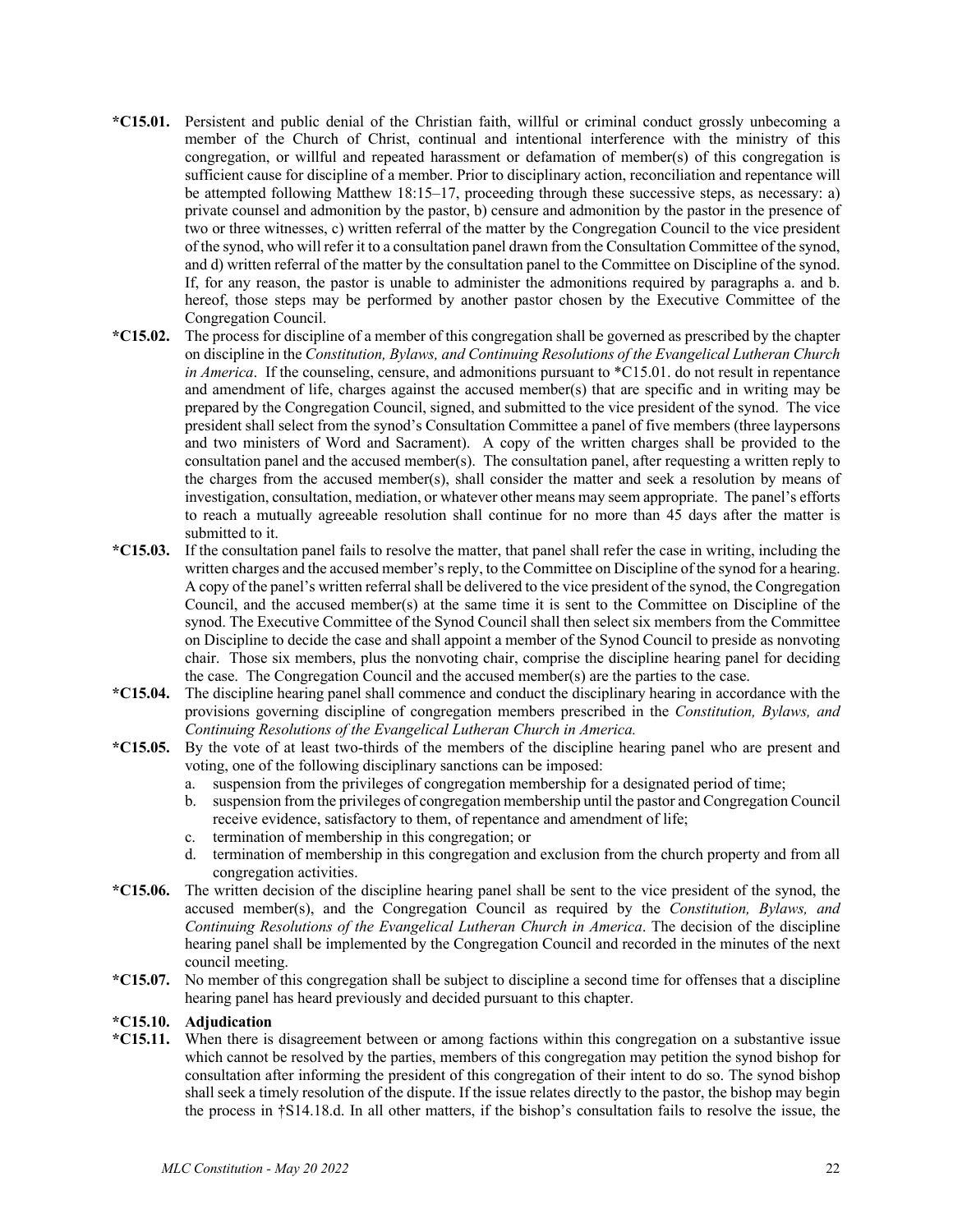bishop shall refer the matter to the Consultation Committee of the synod, which shall undertake efforts to find an appropriate solution. If the Consultation Committee's efforts fail to resolve the dispute, the entire matter shall be referred to the Synod Council for adjudication by whatever process the Council deems necessary. The Synod Council's decision shall be final.

#### **Chapter 16. AMENDMENTS**

- **\*C16.01.** Unless provision \*C16.04. is applicable, those sections of this constitution that are not required, in accord with the *Model Constitution for Congregations of the Evangelical Lutheran Church in America*, may be amended in the following manner. Amendments may be proposed by at least five percent (5%)] of the congregation's voting members. Proposals must be filed in writing with the Congregation Council 60 days before formal consideration by this congregation at a regular or special Congregation Meeting called for that purpose. The Congregation Council shall notify this congregation's members of the proposal together with the council's recommendations at least 30 days in advance of the meeting. Notification may take place by mail or electronic means, as permitted by state law.
- **\*C16.02.** An amendment to this constitution, proposed under \*C16.01., shall:
	- a. be approved at any legally called meeting of this congregation by a majority vote of those voting members present and voting;
	- b. be ratified without change at the next regular meeting of this congregation held pursuant to C10.01 by a two-thirds vote of those voting members present and voting; and
	- c. have the effective date included in the resolution<sup>2</sup> and noted in the constitution.<sup>\*\*\*</sup>
- **\*C16.03.** Any amendments to this constitution that result from the processes provided in \*C16.01. and \*C16.02. shall be sent by the secretary of this congregation to the synod. The synod shall notify this congregation of its decision to approve or disapprove the proposed changes; the changes shall go into effect upon notification that the synod has approved them.
- **\*C16.04.** This constitution may be amended to bring any section into conformity with a section or sections, either required or not required, of the *Model Constitution for Congregations of the Evangelical Lutheran Church in America* as most recently amended by the Churchwide Assembly. Such amendments may be approved by a majority vote of those voting members present and voting at any legally called meeting of this congregation without presentation at a prior meeting of this congregation, provided that the Congregation Council has submitted by mail or electronic means, as permitted by state law, notice to this congregation of such an amendment or amendments, together with the council's recommendations, at least 30 days prior to the meeting. Upon the request of at least two (2) voting members of this congregation, the Congregation Council shall submit such notice. Following the adoption of an amendment, the secretary of this congregation shall submit a copy thereof to the synod. Such provisions shall become effective immediately following a vote of approval.

### **Chapter 17.**

#### **BYLAWS**

- **\*C17.01.** This congregation may adopt bylaws. No bylaw may conflict with this constitution.
- **\*C17.02.** Bylaws may be adopted or amended at any legally called meeting of this congregation with a quorum present by a two-thirds vote of those voting members present and voting.
- **\*C17.03.** Changes to the bylaws may be proposed by any voting member, provided that such additions or amendments be submitted in writing to the Congregation Council at least 60 days before a regular or special Congregation Meeting called for that purpose. The Congregation Council shall notify this congregation's members of the proposal with the council's recommendations at least 30 days in advance of the Congregation Meeting. Notification may take place by mail or electronic means, as permitted by state law.
- **\*C17.04.** Adopted or amended bylaws shall be sent by the secretary of this congregation to the synod.

Such an effective date must be stated in relation to the requirements of \*C16.03. to allow time for synod review of the amendment.